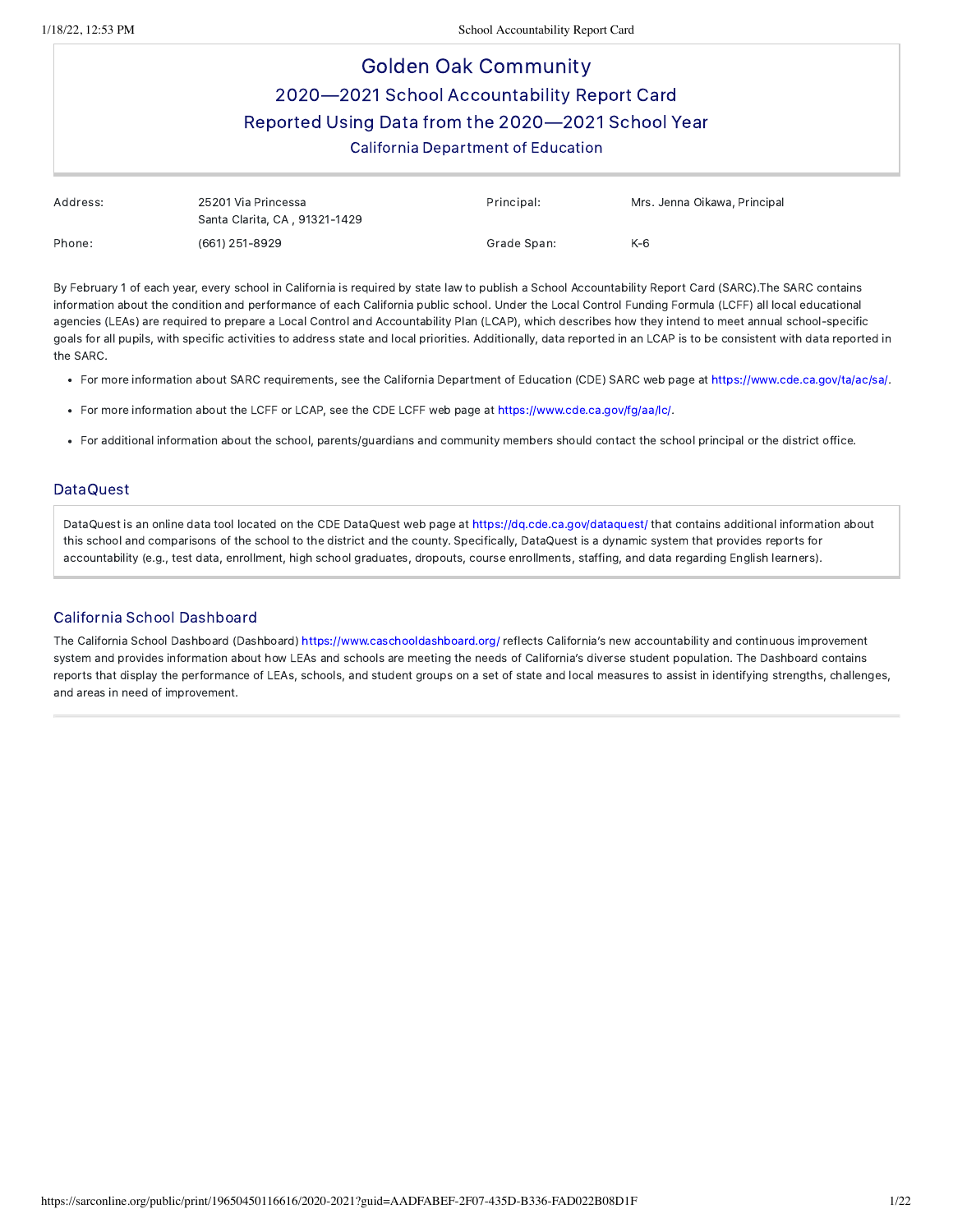# About This School

#### Mrs. Jenna Oikawa, Principal

Principal, Golden Oak Community

#### About Our School

Welcome to Golden Oak Community School where students achieving their greatest potential is our collaborative purpose. We celebrate our thirteenth year as a school and are proud of our steady enrollment of wonderful lifelong learners. Golden Oak Community School has a terrific school community. We have a caring staff dedicated to educating students in a safe, welcoming learning environment. Our students understand that we are WISE Owls, based on our Winning attitude, Integrity, ability to Show respect and responsibility, and by Encouraging others. We are a Capturing Kids Hearts School with a focus on positive affirmations and social emotional health. Classrooms abound with technology allowing our students to develop as 21st Century Learners. At Golden Oak, we offer a rigorous academic curriculum to meet the needs of all levels of students and enhance student success.

As principal of Golden Oak, I visualize a successful educational community founded on the comprehensive support of students, parents, and staff.

#### Contact -

Golden Oak Community 25201 Via Princessa Santa Clarita, CA 91321-1429

Phone: (661) [251-8929](tel:(661) 251-8929) Email: [joikawa@sssd.k12.ca.us](mailto:joikawa@sssd.k12.ca.us)

#### Contact Information (School Year 2020—2021)

| District Contact Information (School Year 2020–2021) |                               |
|------------------------------------------------------|-------------------------------|
| <b>District Name</b>                                 | <b>Sulphur Springs Union</b>  |
| Phone Number                                         | (661) 252-5131                |
| Superintendent                                       | Kawaguchi, Catherine          |
| <b>Email Address</b>                                 | ckawaguchi@sssd.k12.ca.us     |
| Website                                              | www.sssd.k12.ca.us            |
| School Contact Information (School Year 2020–2021)   |                               |
| School Name                                          | Golden Oak Community          |
| Street                                               | 25201 Via Princessa           |
| City, State, Zip                                     | Santa Clarita, CA, 91321-1429 |
| Phone Number                                         | (661) 251-8929                |
| Principal                                            | Mrs. Jenna Oikawa, Principal  |
| <b>Email Address</b>                                 | joikawa@sssd.k12.ca.us        |
| Website                                              | ww.sssd.k12.ca.us/GoldenOak   |
| County-District-School (CDS) Code                    | 19650450116616                |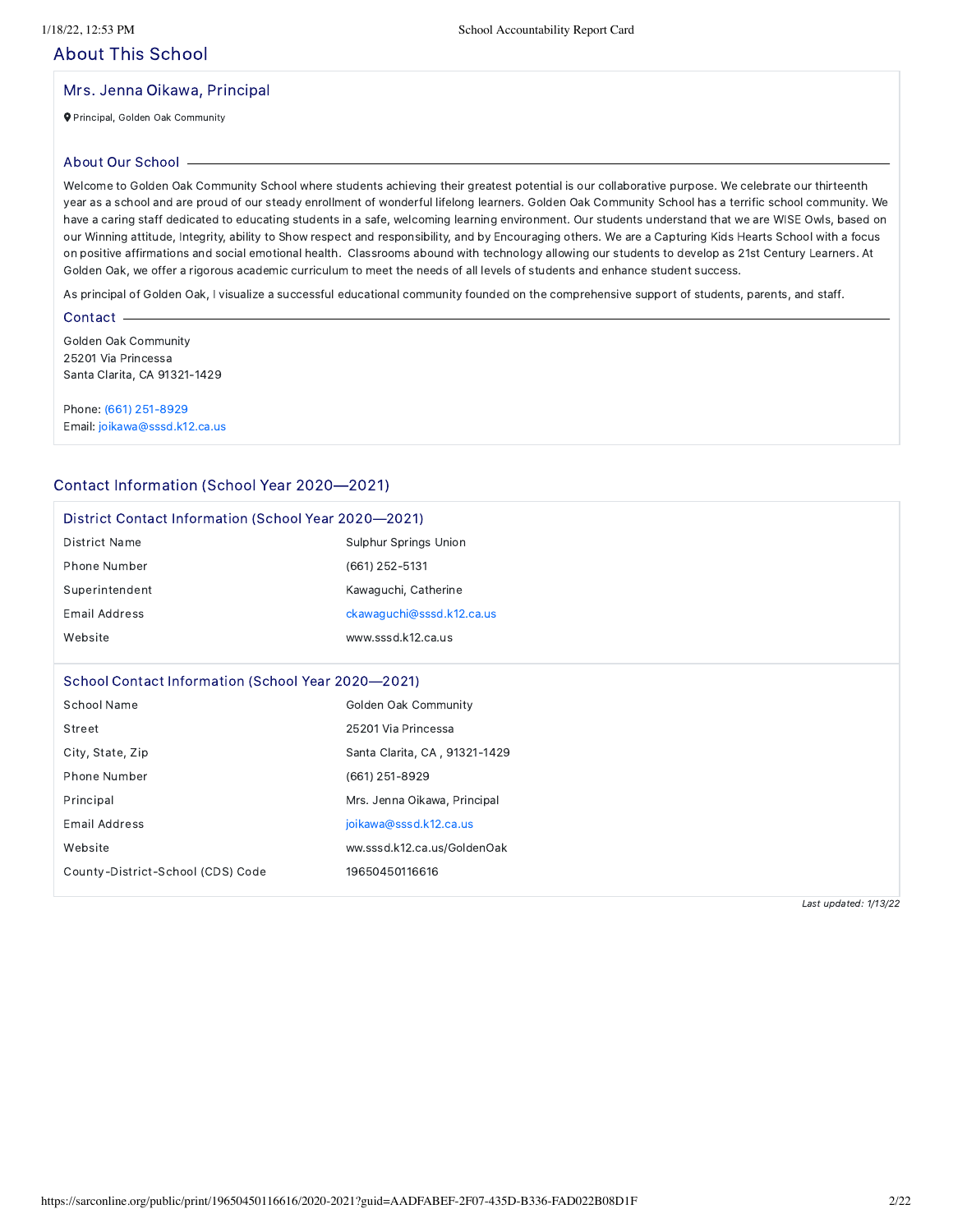#### School Description and Mission Statement (School Year 2020—2021)

Golden Oak Community School, established in 2008, has 511 students enrolled. Approximately 22.9% of the student population participates in the Free & Reduced Lunch Program and 6% of our students speak a first language other than English. Golden Oak is proud of the state-of-the-art technology present in all classrooms, including the computer and science labs, allowing the students at Golden Oak to develop as 21st Century Learners. Golden Oak is a Capturing Kids Hearts school.

Golden Oak teachers continue to follow a Professional Learning Community model, with our vision and mission to deliver a challenging curriculum that is based on the California State Standards. Instruction is guided by grade level common assessments identifying the current level of student learning. Grade level teachers collaboratively plan lessons to meet the individual student needs. The effective use of a wide range of teaching strategies and a variety of high quality, readily available materials allow the highly qualified teachers to bring the curriculum to life.

Golden Oak employs 21 general education teachers in our Transitional Kindergarten through Sixth Grade. Student learning is supported by a Speech and Language Pathologist, a Resource Specialist Program Teacher, and a School Psychologist. Classified employees include a part time Library Technician and a part time Computer Lab Specialist.

Students at Golden Oak are recognized for their dedication to academics and character development through Golden Tickets, monthly academic and character awards, and a weekly principal's award titled "The Wise Owl Award." Golden Oak is rich with parent support and involvement. Parent volunteers are visible in every classroom. There is a strong partnership between school personnel and the PTA. We share a common goal of inspiring students to be their personal best.

Golden Oak Community School is committed to providing a wide continuum of opportunities which value individuals, maximize both skills and knowledge, enhance self-esteem, produce responsible and lifelong scholars, and are responsive to the needs of a diverse student, parent, and community population. We commit to a comprehensive system of support to ensure these outcomes.

Last updated: 1/14/22

# Student Enrollment by Grade Level (School Year 2020—2021) Grade Level **Number** of Students Grade 1 71 Grade 2 61 Grade 3 84 Grade 4 83 Grade 5 87 Grade 6 83 Kindergarten 68

Total Enrollment 537

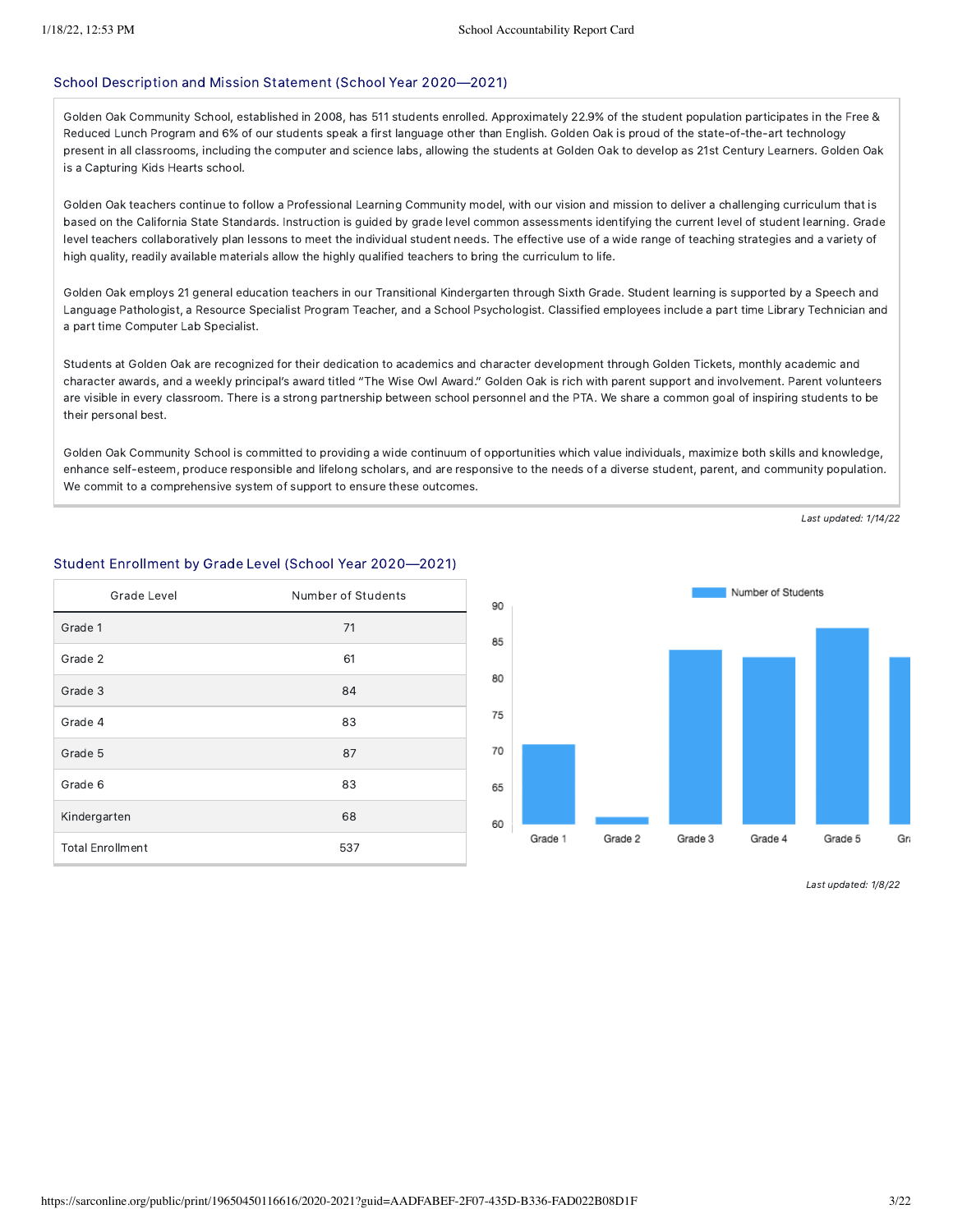# Student Enrollment by Student Group (School Year 2020—2021)

| <b>Student Group</b>                | <b>Student Group</b> |
|-------------------------------------|----------------------|
| Black or African American           | 7.10%                |
| American Indian or Alaska Native    | 0.70%                |
| Asian                               | 7.40%                |
| Filipino                            | 10.40%               |
| Hispanic or Latino                  | 41.70%               |
| Native Hawaiian or Pacific Islander | 0.00%                |
| White                               | 26.60%               |
| Two or More Races                   | 5.60%                |

| Student Group (Other)             | Student Group |
|-----------------------------------|---------------|
| Socioeconomically Disavantaged    | 29.20%        |
| <b>English Learners</b>           | 5.00%         |
| <b>Students with Disabilities</b> | 9.30%         |
| Foster Youth                      | 0.40%         |
| Homeless                          | $0.00\%$      |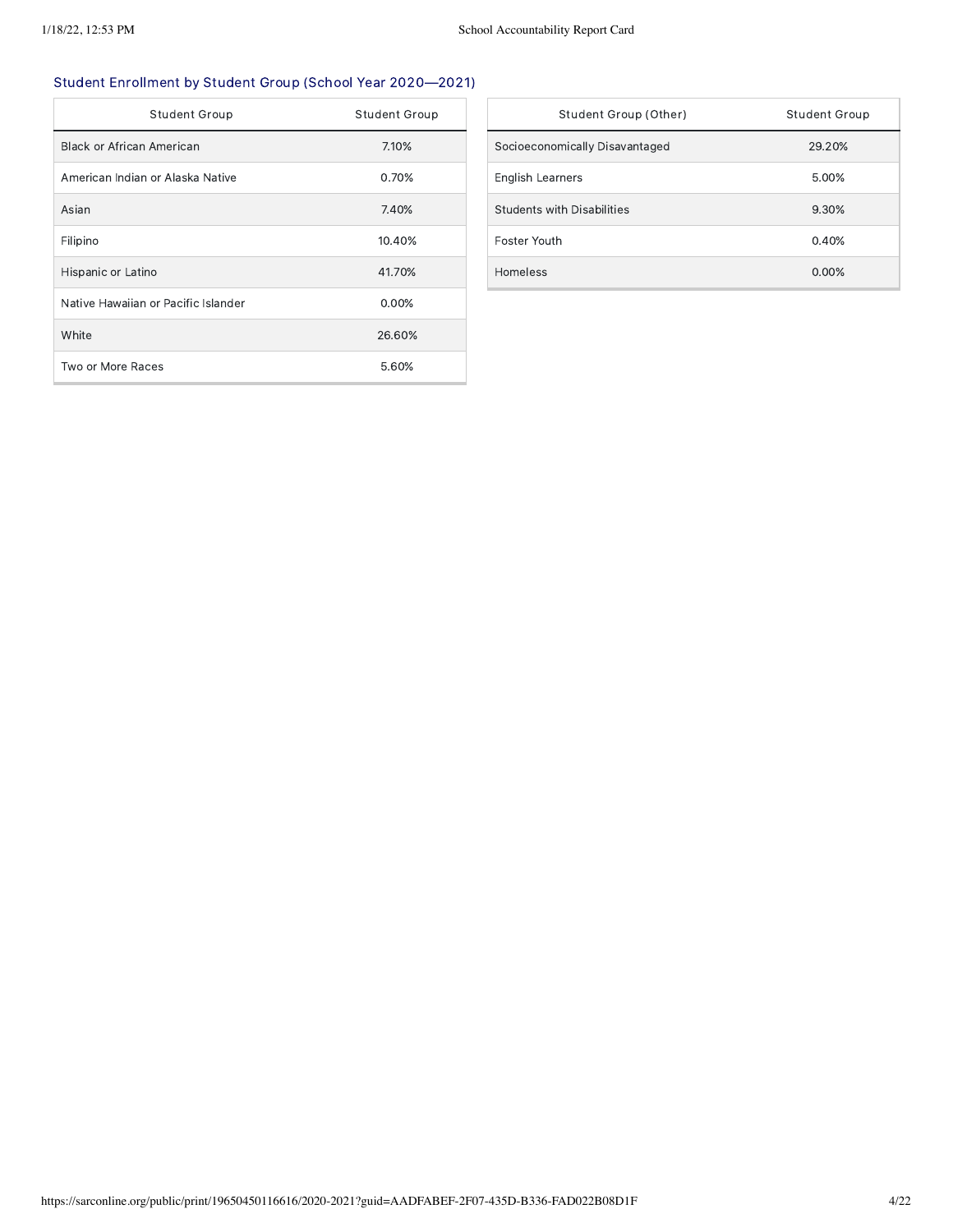# A. Conditions of Learning

### State Priority: Basic

The SARC provides the following information relevant to the State priority: Basic (Priority 1):

- Degree to which teachers are appropriately assigned and fully credentialed in the subject area and for the pupils they are teaching;
- Pupils have access to standards-aligned instructional materials; and
- School facilities are maintained in good repair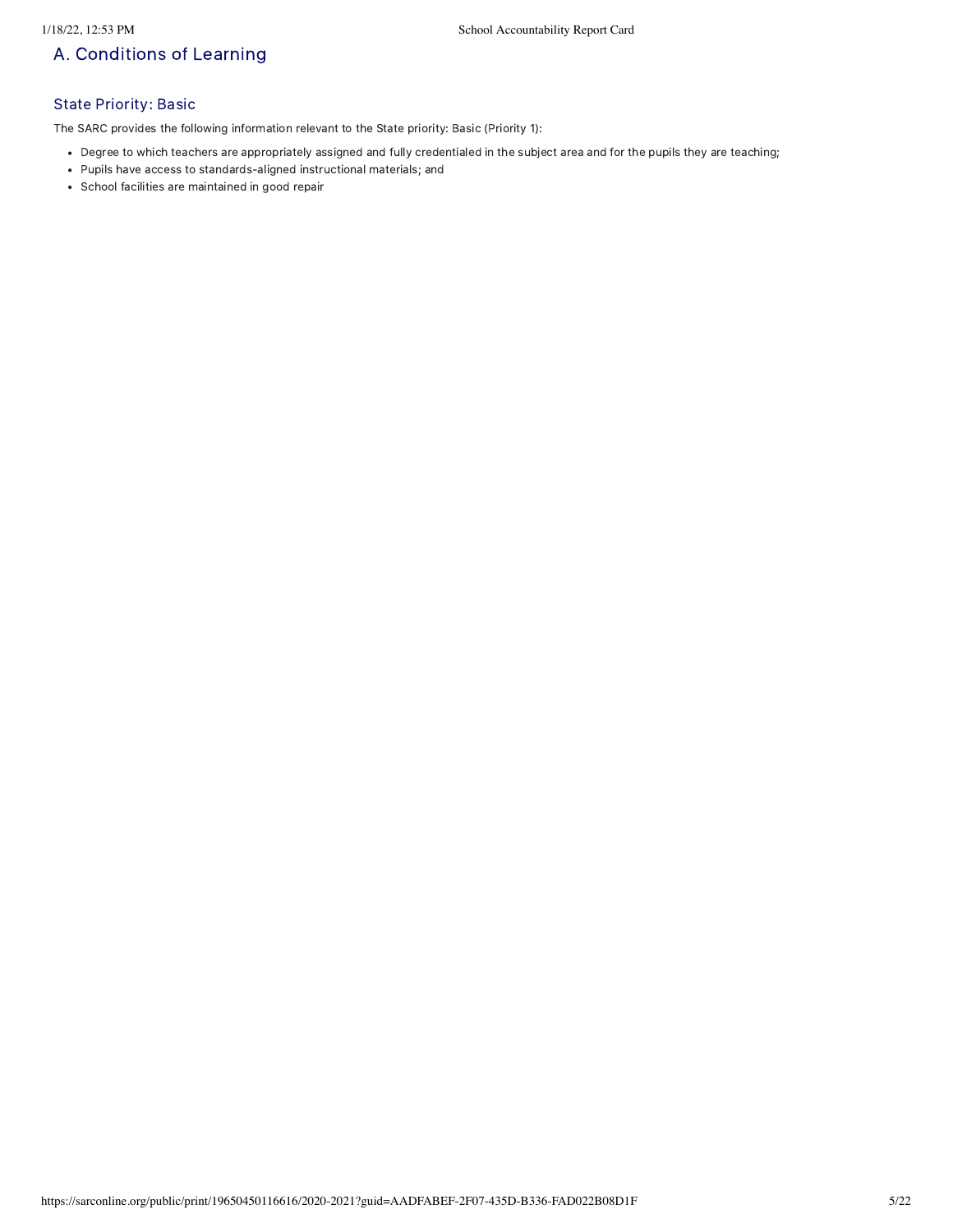### Quality, Currency, Availability of Textbooks and Other Instructional Materials (School Year 2020—2021)

Year and month in which the data were collected: January 2022

| Subject                            | Textbooks and Other Instructional Materials/year<br>of Adoption                                                          | From Most Recent<br>Adoption? | Percent Students Lacking Own<br>Assigned Copy |
|------------------------------------|--------------------------------------------------------------------------------------------------------------------------|-------------------------------|-----------------------------------------------|
| Reading/Language Arts              | Benchmark Advance                                                                                                        | Yes                           | 0%                                            |
| Mathematics                        | Houghton Mifflin California Math Expressions<br>Common Core                                                              | Yes                           | 0%                                            |
| Science                            | McGrawHill- Inspire Science                                                                                              | Yes                           | 0%                                            |
| History-Social Science             | K-5th Pearson History-Social Science for California<br>2006<br>6Tth Harcourt - Reflections Ancient Civilizations<br>2006 | Yes                           | 0%                                            |
| Foreign Language                   | N/A                                                                                                                      |                               | 0%                                            |
| Health                             | N/A                                                                                                                      |                               | 0%                                            |
| Visual and Performing Arts         | N/A                                                                                                                      |                               | 0%                                            |
| Science Lab Eqpmt<br>(Grades 9-12) | N/A                                                                                                                      | N/A                           | 0%                                            |

Note: Cells with N/A values do not require data.

Last updated: 1/13/22

#### School Facility Conditions and Planned Improvements

Golden Oak is in very good condition. All buildings are in good repair. Recently, we added a tricycle track and beautiful 4-square courts on the Kindergarten Playground. Monthly walks with custodial staff ensure we keep our school in good repair.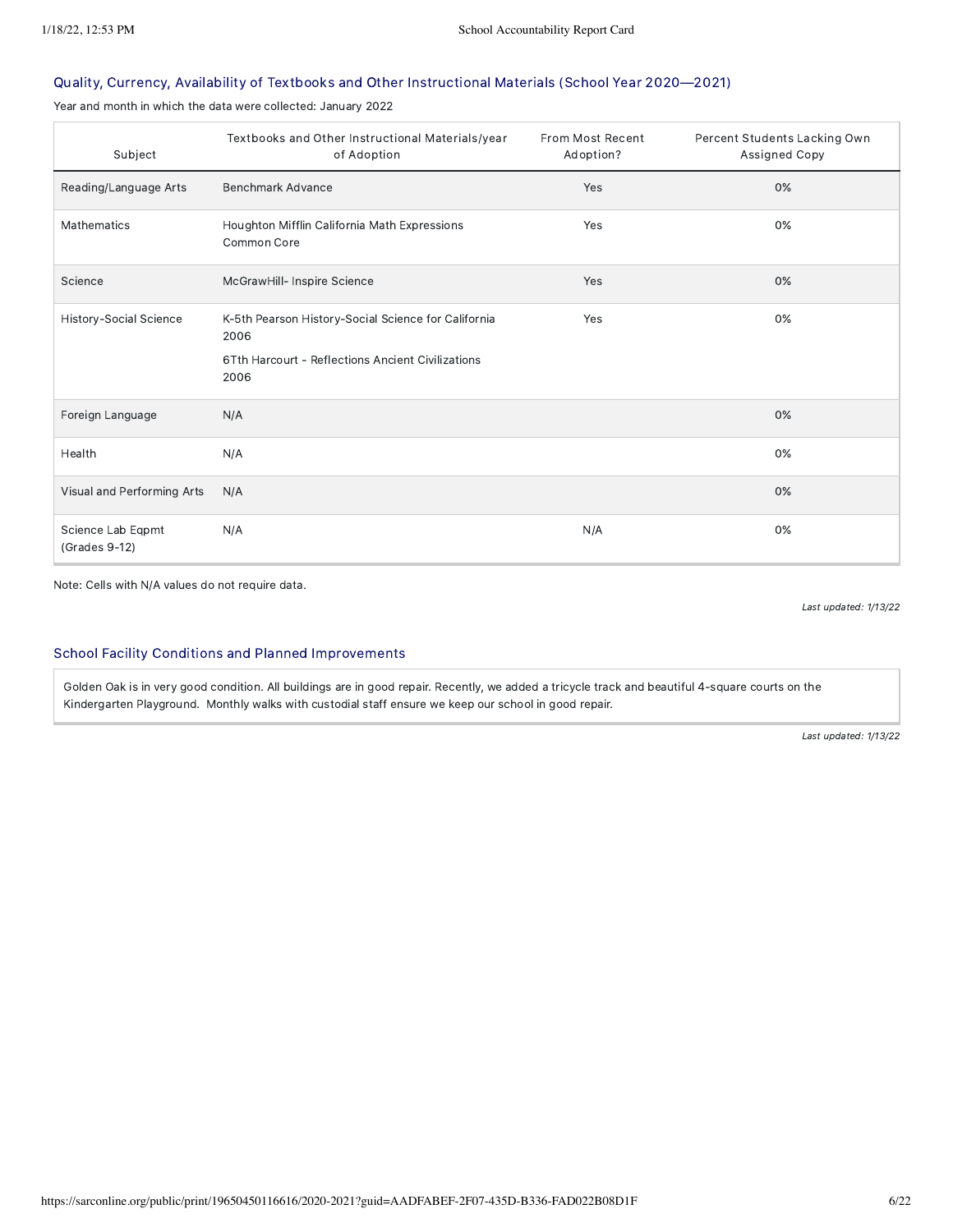#### School Facility Good Repair Status

Using the most recently collected Facility Inspection Tool (FIT) data (or equivalent), provide the following:

- Determination of repair status for systems listed
- Description of any needed maintenance to ensure good repair
- The year and month in which the data were collected
- The rate for each system inspected
- The overall rating

Year and month of the most recent FIT report: December 2021

| System Inspected                                                   | Rating | Repair Needed and Action Taken or Planned                                                |
|--------------------------------------------------------------------|--------|------------------------------------------------------------------------------------------|
| Systems: Gas Leaks, Mechanical/HVAC, Sewer                         | Good   |                                                                                          |
| Interior: Interior Surfaces                                        | Good   |                                                                                          |
| Cleanliness: Overall Cleanliness, Pest/Vermin Infestation          | Good   |                                                                                          |
| Electrical: Electrical                                             | Good   |                                                                                          |
| Restrooms/Fountains: Restrooms, Sinks/Fountains                    | Good   |                                                                                          |
| Safety: Fire Safety, Hazardous Materials                           | Good   |                                                                                          |
| Structural: Structural Damage, Roofs                               | Good   |                                                                                          |
| External: Playground/School Grounds,<br>Windows/Doors/Gates/Fences | Good   | Repair to turf under playground equipment is conducted on an ongoing basis as<br>needed. |

### Overall Facility Rate

Year and month of the most recent FIT report: December 2021

Overall Rating **Exemplary Exemplary**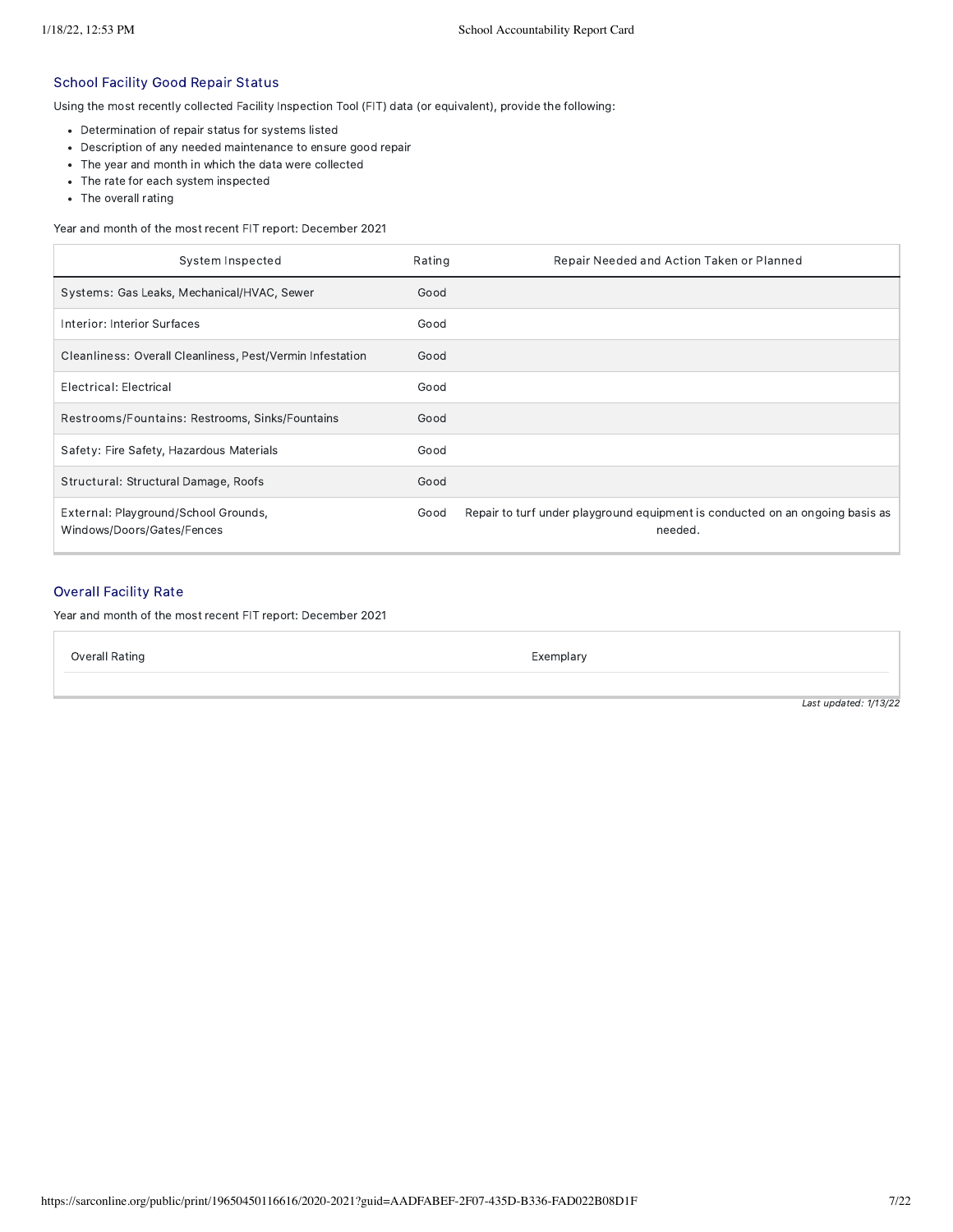# B. Pupil Outcomes

### State Priority: Pupil Achievement

The SARC provides the following information relevant to the State priority: Pupil Achievement (Priority 4):

- Statewide assessments (i.e., California Assessment of Student Performance and Progress [CAASPP] System, which includes the Smarter Balanced Summative Assessments for students in the general education population and the California Alternate Assessments [CAAs] for English language arts/literacy [ELA] and mathematics given in grades three through eight and grade eleven. Only eligible students may participate in the administration of the CAAs. CAAs items are aligned with alternate achievement standards, which are linked with the Common Core State Standards [CCSS] for students with the most significant cognitive disabilities); and
- The percentage of students who have successfully completed courses that satisfy the requirements for entrance to the University of California and the California State University, or career technical education sequences or programs of study.

CAASPP Test Results in ELA and Mathematics for All Students Grades Three through Eight and Grade Eleven Percentage of Students Meeting or Exceeding the State Standard

| Subject                                              | School<br>2019-2020 | School<br>2020-2021 | District<br>2019-2020 | District<br>2020-2021 | State<br>2019-2020 | State<br>2020-2021 |
|------------------------------------------------------|---------------------|---------------------|-----------------------|-----------------------|--------------------|--------------------|
| English Language Arts / Literacy (grades 3-8 and 11) | N/A                 | N/A                 | N/A                   | N/A                   | N/A                | N/A                |
| Mathematics (grades 3-8 and 11)                      | N/A                 | N/A                 | N/A                   | N/A                   | N/A                | N/A                |

Note: Cells with N/A values do not require data.

Note: The 2019—2020 data are not available. Due to the COVID-19 pandemic, Executive Order N-30-20 was issued which waived the requirement for statewide testing for the 2019—2020 school year.

Note: Percentages are not calculated when the number of students tested is ten or less, either because the number of students in this category is too small for statistical accuracy or to protect student privacy.

Note: ELA and mathematics test results include the Smarter Balanced Summative Assessment and the CAA. The "Percent Met or Exceeded" is calculated by taking the total number of students who met or exceeded the standard on the Smarter Balanced Summative Assessment plus the total number of students who met the standard (i.e., achieved Level 3-Alternate) on the CAAs divided by the total number of students who participated in both assessments.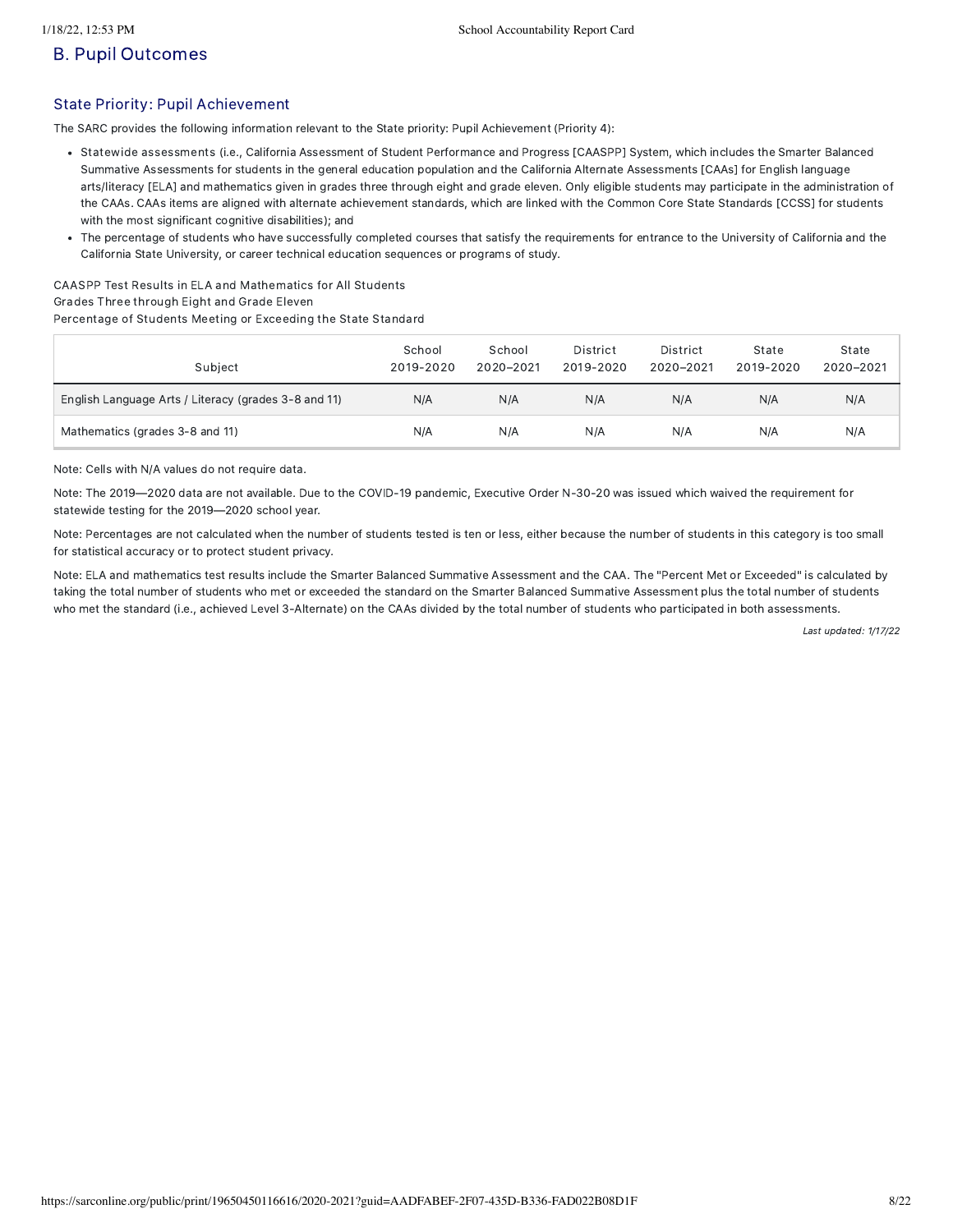CAASPP Test Results in ELA by Student Group Grades Three through Eight and Grade Eleven (School Year 2020—2021)

| Student Group                                        | Total<br>Enrollment      | Number<br>Tested    | Percent<br>Tested | Percent<br>Not<br>Tested | Percent<br>Met or<br>Exceeded |
|------------------------------------------------------|--------------------------|---------------------|-------------------|--------------------------|-------------------------------|
| All Students                                         | 330                      | <b>NT</b>           | <b>NT</b>         | <b>NT</b>                | <b>NT</b>                     |
| Male                                                 | 167                      | <b>NT</b>           | <b>NT</b>         | <b>NT</b>                | <b>NT</b>                     |
| Female                                               | 163                      | <b>NT</b>           | <b>NT</b>         | <b>NT</b>                | <b>NT</b>                     |
| <b>Black or African American</b>                     | 26                       | <b>NT</b>           | <b>NT</b>         | <b>NT</b>                | NT.                           |
| American Indian or Alaska Native                     | $-\,-$                   | <b>NT</b>           | <b>NT</b>         | <b>NT</b>                | <b>NT</b>                     |
| Asian                                                | 21                       | <b>NT</b>           | <b>NT</b>         | <b>NT</b>                | <b>NT</b>                     |
| Filipino                                             | 29                       | <b>NT</b>           | <b>NT</b>         | <b>NT</b>                | <b>NT</b>                     |
| Hispanic or Latino                                   | 147                      | <b>NT</b>           | <b>NT</b>         | <b>NT</b>                | <b>NT</b>                     |
| Native Hawaiian or Pacific Islander                  | $\mathbf 0$              | $\mathsf{O}\xspace$ | $\mathsf O$       | $\mathsf{O}\xspace$      | $\mathsf{O}$                  |
| White                                                | 88                       | <b>NT</b>           | <b>NT</b>         | <b>NT</b>                | <b>NT</b>                     |
| Two or More Races                                    | 16                       | <b>NT</b>           | <b>NT</b>         | <b>NT</b>                | <b>NT</b>                     |
| Socieconomically Disadvantages                       | 98                       | <b>NT</b>           | <b>NT</b>         | <b>NT</b>                | <b>NT</b>                     |
| English Learners                                     | $\sim$ $-$               | <b>NT</b>           | <b>NT</b>         | <b>NT</b>                | <b>NT</b>                     |
| <b>Students with Disabilities</b>                    | 29                       | <b>NT</b>           | <b>NT</b>         | <b>NT</b>                | NT.                           |
| <b>Students Receiving Migrant Education Services</b> | $\mathbf 0$              | $\mathsf{O}\xspace$ | $\mathbf 0$       | $\mathbf 0$              | 0                             |
| Foster Youth                                         | $\overline{\phantom{m}}$ | <b>NT</b>           | <b>NT</b>         | <b>NT</b>                | <b>NT</b>                     |
| Homeless                                             |                          |                     |                   |                          |                               |

Note: Cells with N/A values do not require data.

Note: The 2019—2020 data are not available. Due to the COVID-19 pandemic, Executive Order N-30-20 was issued which waived the requirement for statewide testing for the 2019—2020 school year.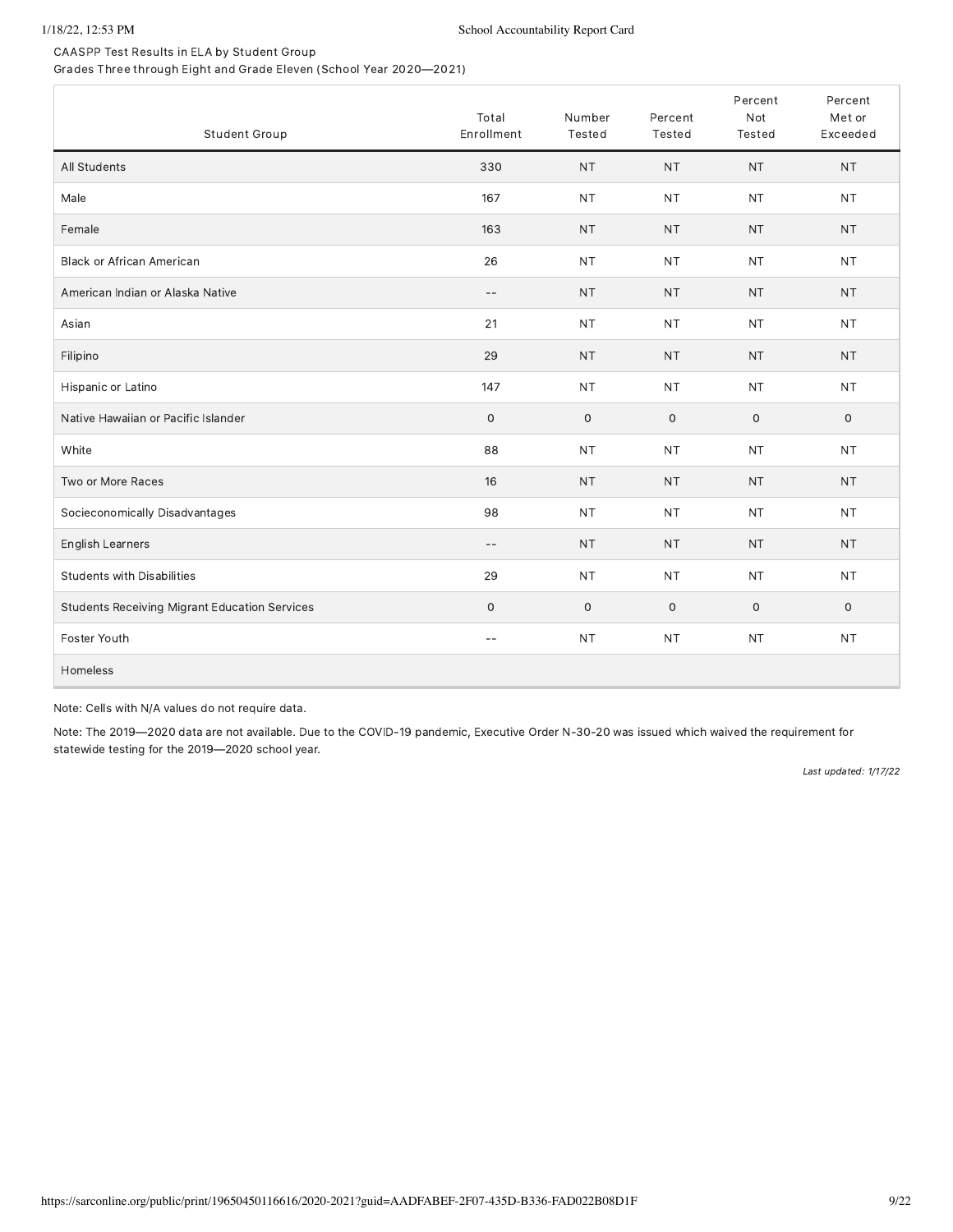CAASPP Test Results in Mathematics by Student Group Grades Three through Eight and Grade Eleven (School Year 2020—2021)

| Student Group                                        | Total<br>Enrollment | Number<br>Tested    | Percent<br>Tested | Percent<br>Not<br>Tested | Percent<br>Met or<br>Exceeded |
|------------------------------------------------------|---------------------|---------------------|-------------------|--------------------------|-------------------------------|
| All Students                                         | 330                 | <b>NT</b>           | <b>NT</b>         | <b>NT</b>                | <b>NT</b>                     |
| Male                                                 | 167                 | <b>NT</b>           | <b>NT</b>         | <b>NT</b>                | <b>NT</b>                     |
| Female                                               | 163                 | <b>NT</b>           | <b>NT</b>         | <b>NT</b>                | <b>NT</b>                     |
| <b>Black or African American</b>                     | 26                  | <b>NT</b>           | <b>NT</b>         | <b>NT</b>                | <b>NT</b>                     |
| American Indian or Alaska Native                     | $-\,-$              | <b>NT</b>           | <b>NT</b>         | <b>NT</b>                | <b>NT</b>                     |
| Asian                                                | 21                  | <b>NT</b>           | <b>NT</b>         | <b>NT</b>                | <b>NT</b>                     |
| Filipino                                             | 29                  | <b>NT</b>           | <b>NT</b>         | <b>NT</b>                | <b>NT</b>                     |
| Hispanic or Latino                                   | 147                 | <b>NT</b>           | <b>NT</b>         | <b>NT</b>                | <b>NT</b>                     |
| Native Hawaiian or Pacific Islander                  | $\mathsf{O}\xspace$ | $\mathsf{O}\xspace$ | $\mathbf 0$       | 0                        | 0                             |
| White                                                | 88                  | <b>NT</b>           | <b>NT</b>         | <b>NT</b>                | <b>NT</b>                     |
| Two or More Races                                    | 16                  | <b>NT</b>           | <b>NT</b>         | <b>NT</b>                | <b>NT</b>                     |
| Socieconomically Disadvantages                       | 98                  | <b>NT</b>           | <b>NT</b>         | <b>NT</b>                | <b>NT</b>                     |
| English Learners                                     | $-$                 | <b>NT</b>           | <b>NT</b>         | <b>NT</b>                | <b>NT</b>                     |
| <b>Students with Disabilities</b>                    | 29                  | <b>NT</b>           | <b>NT</b>         | <b>NT</b>                | <b>NT</b>                     |
| <b>Students Receiving Migrant Education Services</b> | $\mathbf 0$         | $\mathsf{O}$        | $\mathbf 0$       | $\mathbf 0$              | $\mathsf{O}$                  |
| Foster Youth                                         | $-$                 | <b>NT</b>           | <b>NT</b>         | <b>NT</b>                | <b>NT</b>                     |
| Homeless                                             |                     |                     |                   |                          |                               |

Note: Cells with N/A values do not require data.

Note: The 2019—2020 data are not available. Due to the COVID-19 pandemic, Executive Order N-30-20 was issued which waived the requirement for statewide testing for the 2019—2020 school year.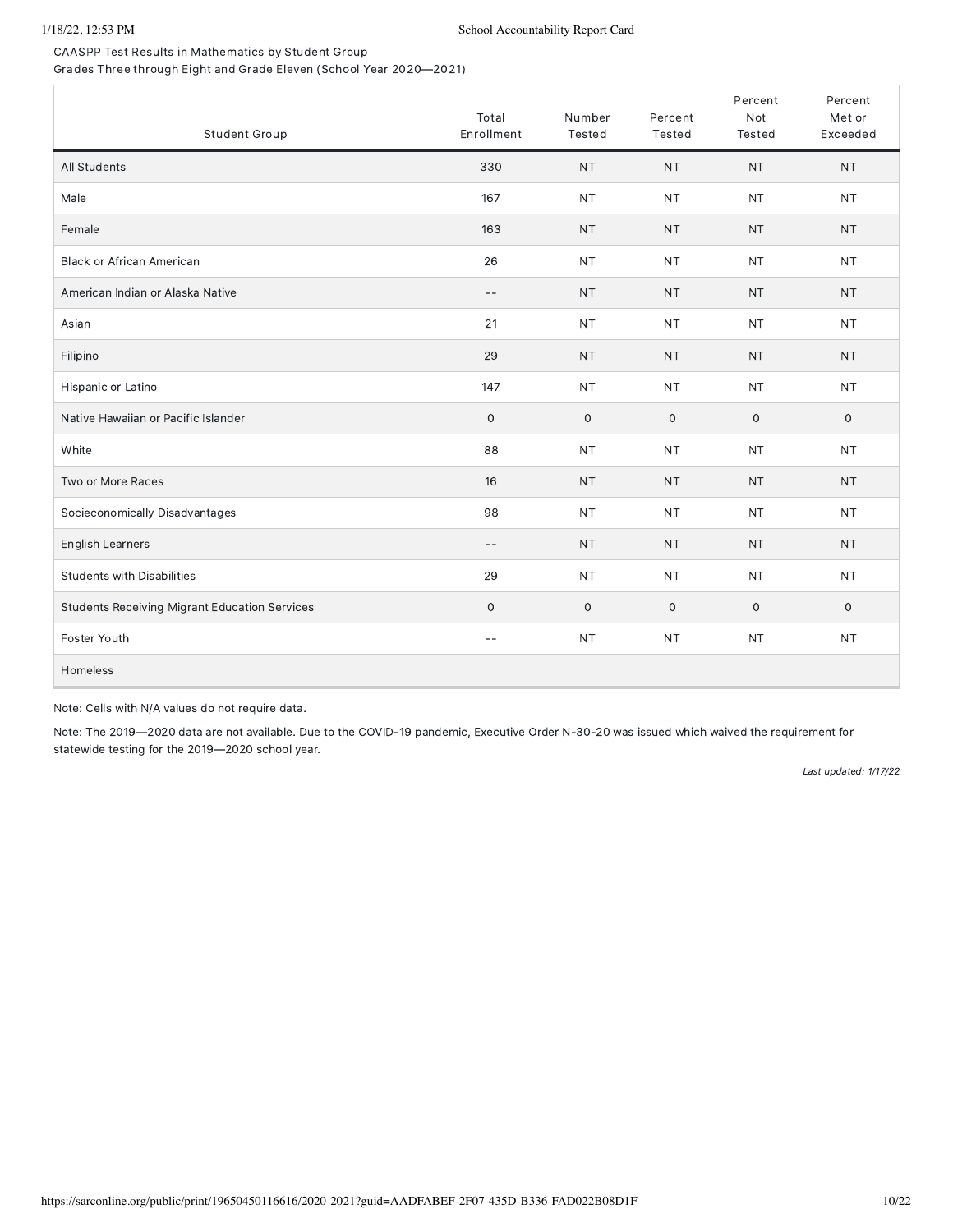CAASPP Test Results in Science for All Students Grades Five, Eight and High School

Percentage of Students Meeting or Exceeding the State Standard

| Subject                                | School    | School    | District  | District  | State     | State     |
|----------------------------------------|-----------|-----------|-----------|-----------|-----------|-----------|
|                                        | 2019-2020 | 2020-2021 | 2019-2020 | 2020-2021 | 2019-2020 | 2020-2021 |
| Science (grades 5, 8, and high school) | N/A       | N/T       | N/A       | N/T       | N/A       | 28.72     |

Note: Cells with N/A values do not require data.

Note: The 2019—2020 data are not available. Due to the COVID-19 pandemic, Executive Order N-30-20 was issued which waived the requirement for statewide testing for the 2019—2020 school year.

Note: The new California Science Test (CAST) was first administered operationally in the 2018—2019 school year.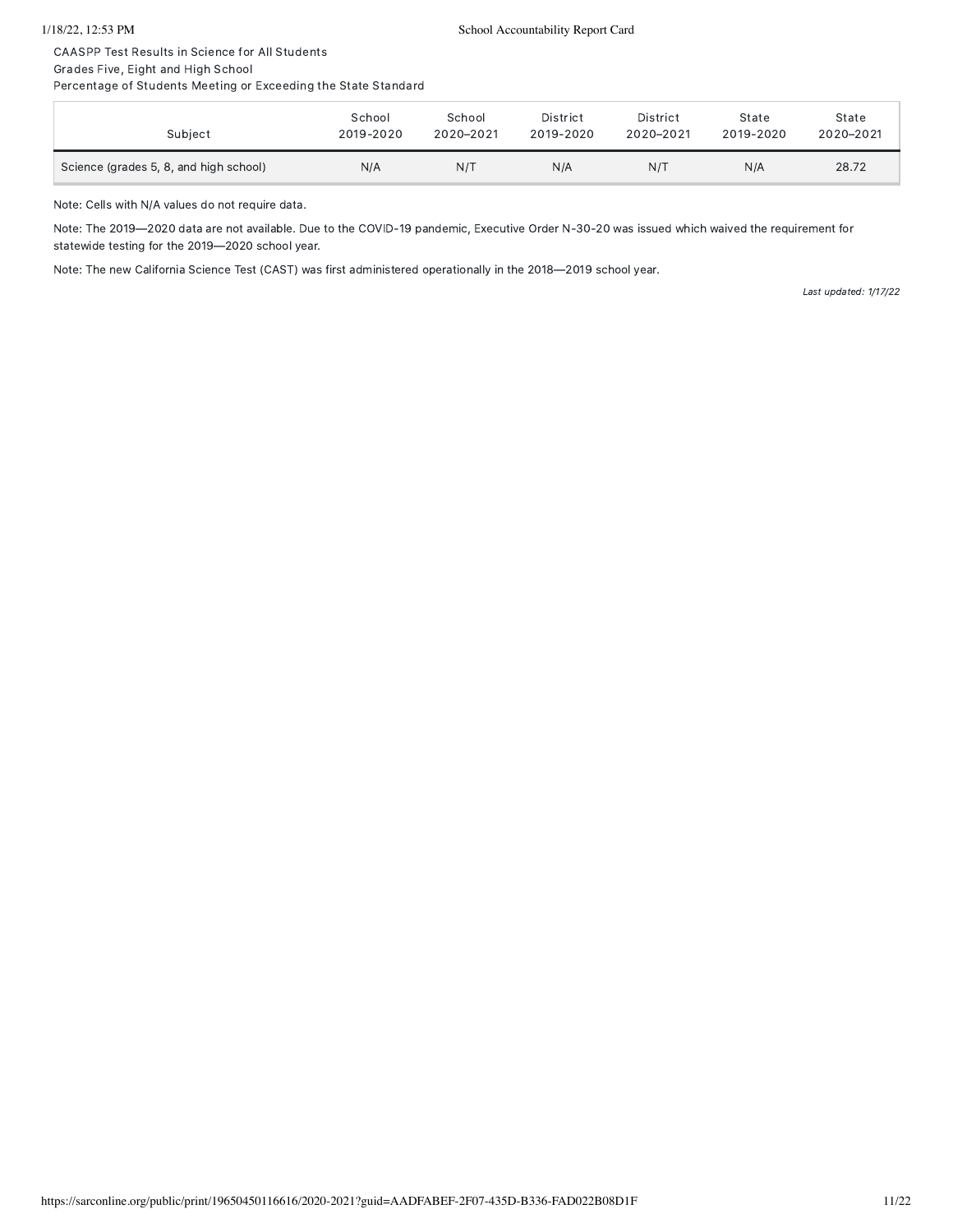CAASPP Test Results in Science by Student Group Grades Five, Eight and High School (School Year 2020—2021)

| Student Group                                        | Total<br>Enrollment      | Number<br>Tested    | Percent<br>Tested   | Percent<br>Not<br>Tested | Percent<br>Met or<br>Exceeded |
|------------------------------------------------------|--------------------------|---------------------|---------------------|--------------------------|-------------------------------|
| All Students                                         | 82                       | <b>NT</b>           | <b>NT</b>           | <b>NT</b>                | <b>NT</b>                     |
| Male                                                 | 40                       | <b>NT</b>           | <b>NT</b>           | <b>NT</b>                | <b>NT</b>                     |
| Female                                               | 42                       | <b>NT</b>           | <b>NT</b>           | <b>NT</b>                | <b>NT</b>                     |
| <b>Black or African American</b>                     | $-$                      | <b>NT</b>           | <b>NT</b>           | <b>NT</b>                | <b>NT</b>                     |
| American Indian or Alaska Native                     | $-$                      | <b>NT</b>           | <b>NT</b>           | <b>NT</b>                | <b>NT</b>                     |
| Asian                                                | $-$                      | <b>NT</b>           | <b>NT</b>           | <b>NT</b>                | <b>NT</b>                     |
| Filipino                                             | $-$                      | <b>NT</b>           | <b>NT</b>           | <b>NT</b>                | <b>NT</b>                     |
| Hispanic or Latino                                   | 37                       | <b>NT</b>           | <b>NT</b>           | <b>NT</b>                | <b>NT</b>                     |
| Native Hawaiian or Pacific Islander                  | $\mathsf{O}\xspace$      | $\mathsf{O}\xspace$ | $\mathsf{O}\xspace$ | $\mathbf{O}$             | $\mathsf{O}$                  |
| White                                                | 21                       | <b>NT</b>           | <b>NT</b>           | <b>NT</b>                | <b>NT</b>                     |
| Two or More Races                                    | $-$                      | <b>NT</b>           | <b>NT</b>           | <b>NT</b>                | <b>NT</b>                     |
| Socieconomically Disadvantages                       | 21                       | <b>NT</b>           | <b>NT</b>           | <b>NT</b>                | <b>NT</b>                     |
| English Learners                                     | $-$                      | <b>NT</b>           | <b>NT</b>           | <b>NT</b>                | <b>NT</b>                     |
| <b>Students with Disabilities</b>                    | $-$                      | <b>NT</b>           | $\sf{NT}$           | <b>NT</b>                | <b>NT</b>                     |
| <b>Students Receiving Migrant Education Services</b> | $\mathbf 0$              | $\mathsf{O}$        | $\mathsf{O}\xspace$ | 0                        | $\mathbf 0$                   |
| Foster Youth                                         | $\overline{\phantom{m}}$ | <b>NT</b>           | <b>NT</b>           | <b>NT</b>                | <b>NT</b>                     |
| Homeless                                             |                          |                     |                     |                          |                               |

Note: Cells with N/A values do not require data.

Note: The 2019—2020 data are not available. Due to the COVID-19 pandemic, Executive Order N-30-20 was issued which waived the requirement for statewide testing for the 2019—2020 school year.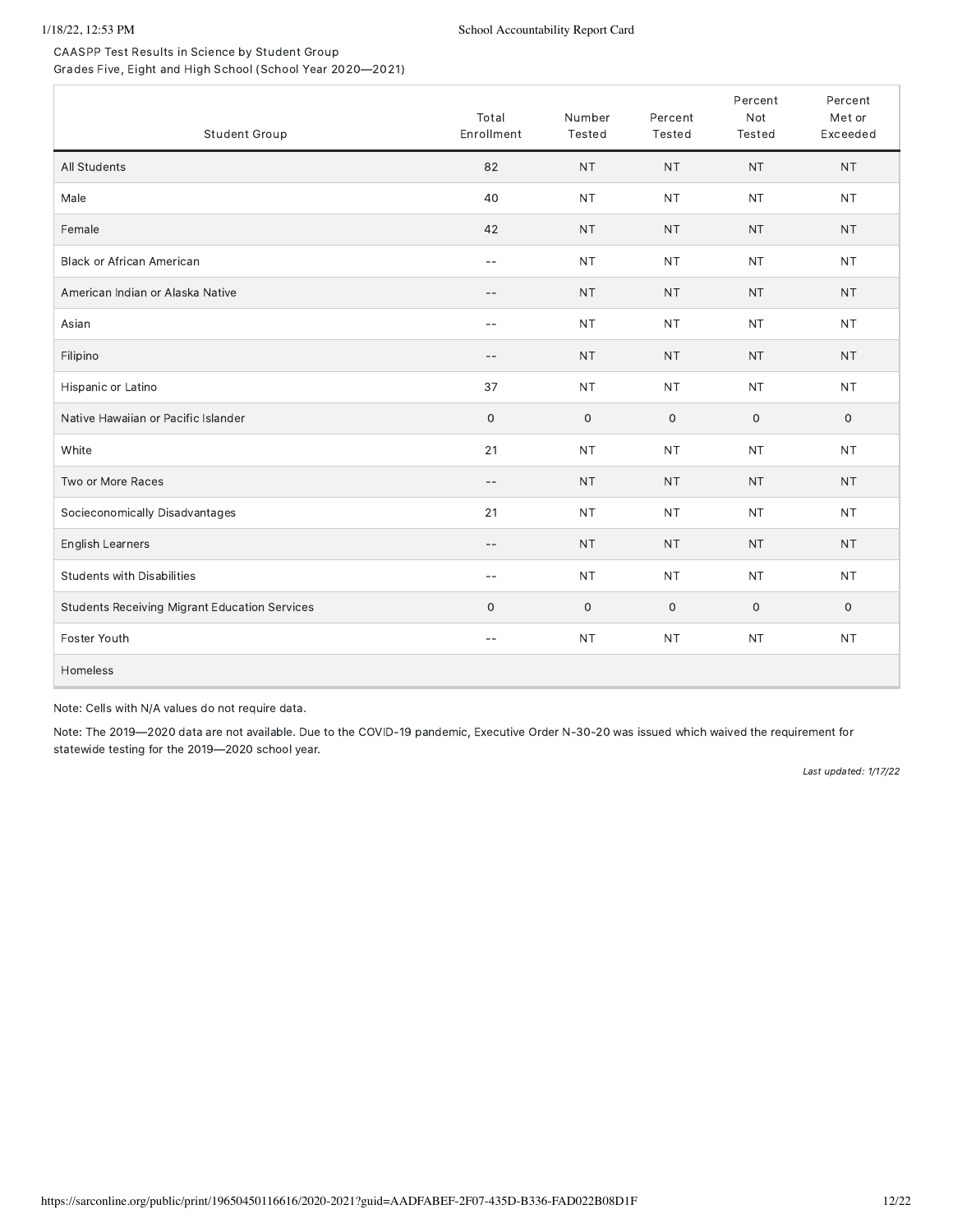Career Technical Education (CTE) Programs (School Year 2020—2021)

null

#### Career Technical Education (CTE) Participation (School Year 2020—2021)

| Measure                                                                                                                 | <b>CTE Program Participation</b> |
|-------------------------------------------------------------------------------------------------------------------------|----------------------------------|
| Number of Pupils Participating in CTE                                                                                   |                                  |
| Percent of Pupils that Complete a CTE Program and Earn a High School Diploma                                            | --                               |
| Percent of CTE Courses that are Sequenced or Articulated Between the School and Institutions of Postsecondary Education |                                  |

#### Courses for University of California (UC) and/or California State University (CSU) Admission

| UC/CSU Course Measure                                                       | Percent |
|-----------------------------------------------------------------------------|---------|
| 2020–2021 Pupils Enrolled in Courses Required for UC/CSU Admission          | $-$     |
| 2019-2020 Graduates Who Completed All Courses Required for UC/CSU Admission | $- -$   |

Last updated: 1/17/22

Last updated: 1/17/22

Last updated: 1/17/22

### State Priority: Other Pupil Outcomes

The SARC provides the following information relevant to the State priority: Other Pupil Outcomes (Priority 8):

Pupil outcomes in the subject area of physical education

California Physical Fitness Test Results (School Year 2020—2021)

|             | Percentage of            | Percentage of            | Percentage of            |
|-------------|--------------------------|--------------------------|--------------------------|
|             | <b>Students Meeting</b>  | <b>Students Meeting</b>  | <b>Students Meeting</b>  |
|             | Four of Six              | Five of Six              | Six of Six               |
| Grade Level | <b>Fitness Standards</b> | <b>Fitness Standards</b> | <b>Fitness Standards</b> |
| 5           | N/A                      | N/A                      | N/A                      |
|             | N/A                      | N/A                      | N/A                      |
| 9           | N/A                      | N/A                      | N/A                      |

Note: Cells with N/A values do not require data.

Note: The 2019—2020 data are not available. Due to the COVID-19 pandemic, Executive Order N-30-20 was issued which waived the requirement for statewide testing for the 2019—2020 school year.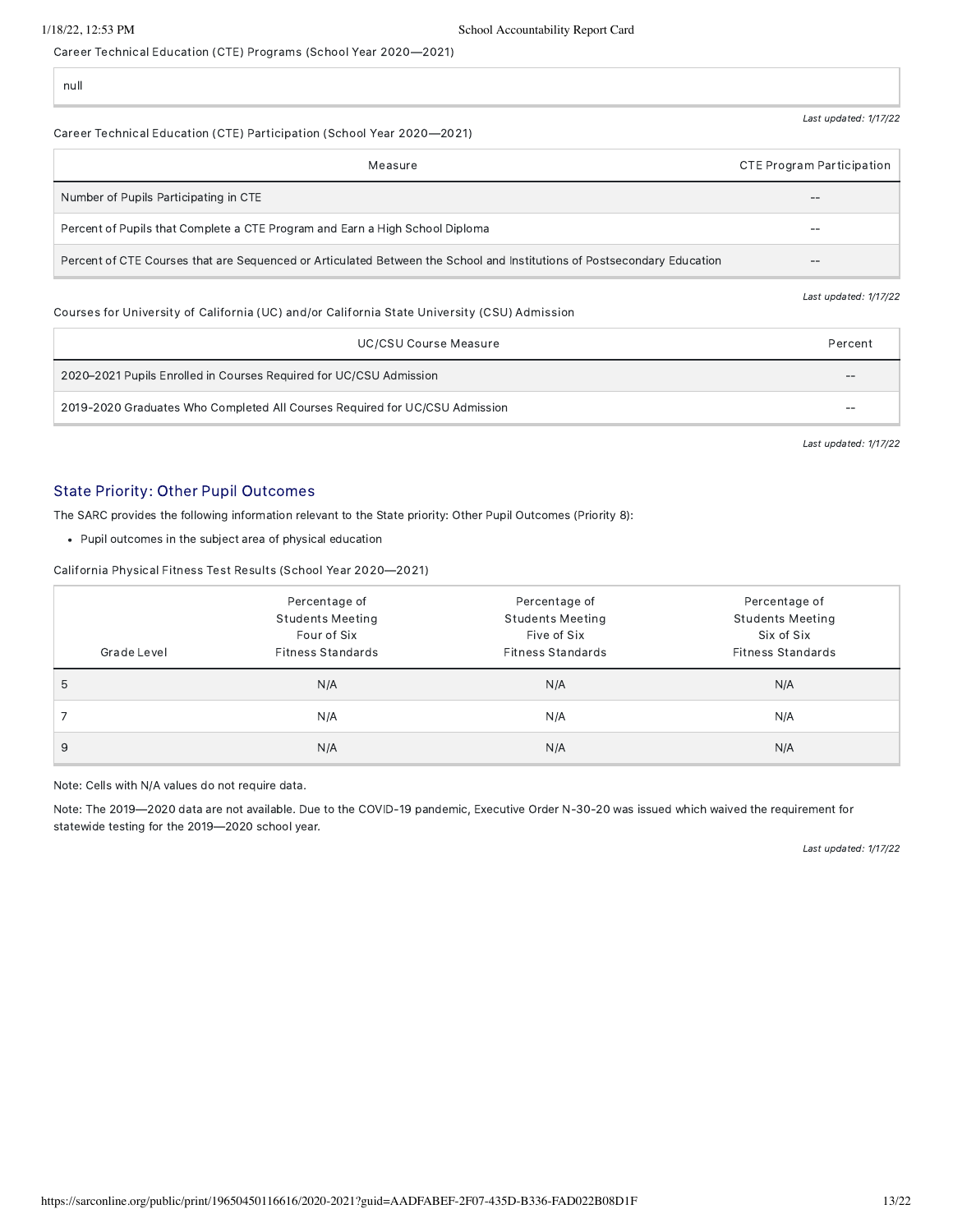# C. Engagement

#### State Priority: Parental Involvement

The SARC provides the following information relevant to the State priority: Parental Involvement (Priority 3):

Efforts the school district makes to seek parent input in making decisions for the school district and each school site

Opportunities for Parental Involvement (School Year 2021-2022)

At Golden Oak, we have strong involvement from our parent community. Opportunities to get involved at Golden Oak include participating on school committees as well as volunteering. In previous years, our over 200 volunteers support the school by supporting the classroom, making copies, cutting out materials for projects, helping during school day activities, helping at academic family nights, helping on the yearbook, attending field trips, being the Room Parent, or in the office. This year, due to the Covid-19 Pandemic, on site volunteering did not occur until December 2021 in a limited capacity, but parents still supported from home when possible. Parents at Golden Oak also have the opportunity to join our monthly PTA meetings, our monthly SSC meetings, or our ELAC meetings. Most meetings this year were held online. Finally, in past years, parents have the opportunity to come to school events on campus. This includes monthly Coffee with the Principal, PTA and school hosted after school events, Back to School Night, conferences with the teachers, awards celebrations, and grade level performances. Some of these activities are held online this year when possible.

### State Priority: Pupil Engagement

The SARC provides the following information relevant to the State priority: Pupil Engagement (Priority 5):

- High school dropout rates; and
- High school graduation rates

Dropout Rate and Graduation Rate (Four-Year Cohort Rate)

| Indicator              | School<br>2017-2018 | School<br>2018-2019 | School<br>2019-2020 | District<br>2017-2018 | District<br>2018-2019 | District<br>2019-2020 | State<br>2017-2018 | State<br>2018-2019 | State<br>2019-2020 |
|------------------------|---------------------|---------------------|---------------------|-----------------------|-----------------------|-----------------------|--------------------|--------------------|--------------------|
| Dropout Rate           | $- -$               | --                  | $- -$               | $- -$                 | $- -$                 | $- -$                 | 9.00%              | 8.90%              | 9.40%              |
| <b>Graduation Rate</b> | $- -$               | $- -$               | $- -$               | $- -$                 | $- -$                 | $- -$                 | 84.50%             | 84.20%             | 83.60%             |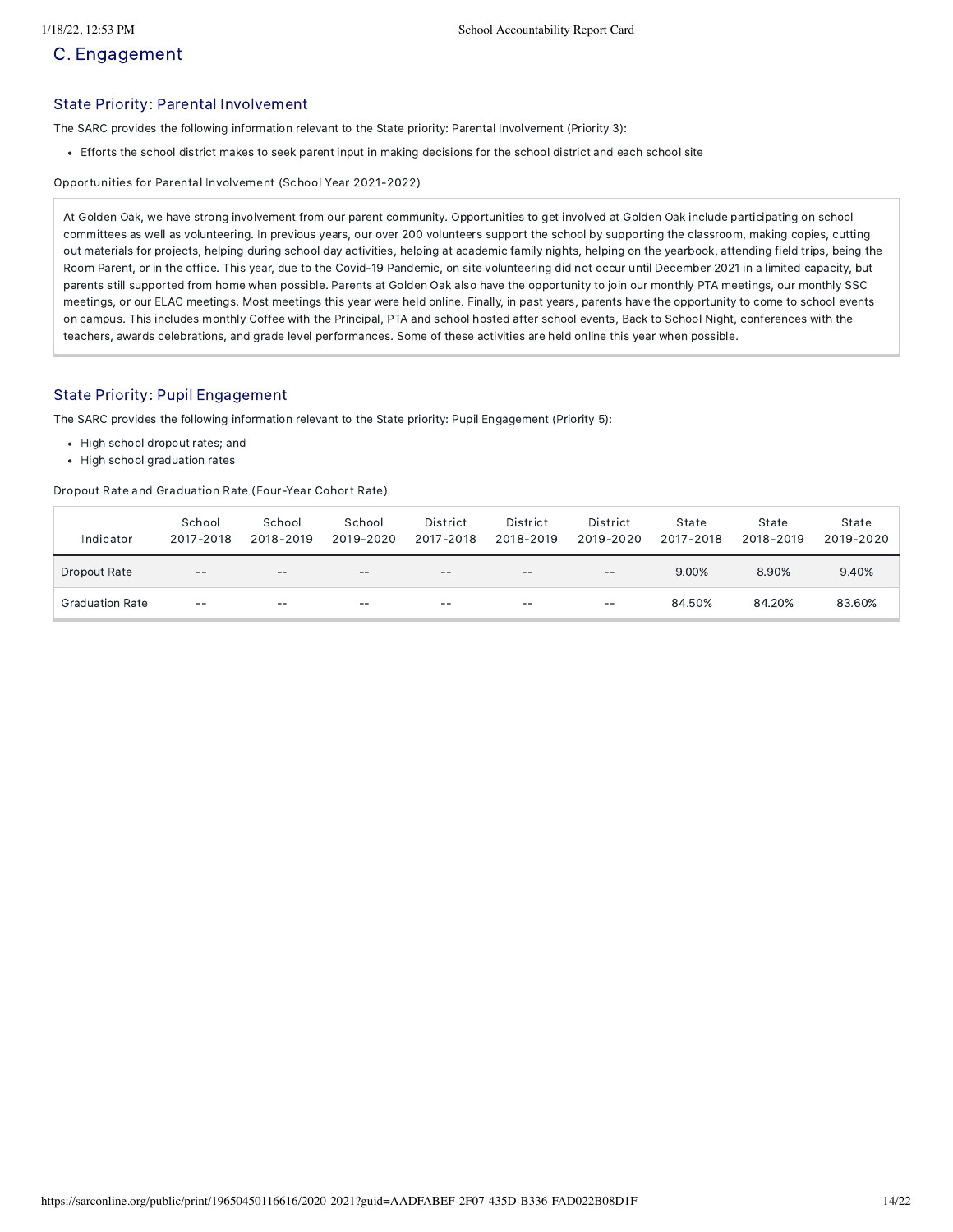### State Priority: School Climate

The SARC provides the following information relevant to the State priority: School Climate (Priority 6):

- Pupil suspension rates;
- Pupil expulsion rates; and
- Other local measures on the sense of safety

#### Suspensions and Expulsions

(data collected between July through June, each full school year respectively)

| Rate        | School<br>2018-2019 | School<br>2019-2020 | District<br>2018-2019 | District<br>2019-2020 | State<br>2018-2019 | State<br>2019-2020 |
|-------------|---------------------|---------------------|-----------------------|-----------------------|--------------------|--------------------|
| Suspensions | 0.00%               | 0.17%               | 0.96%                 | 0.61%                 | 3.47%              | 2.45%              |
| Expulsions  | 0.00%               | $0.00\%$            | 0.00%                 | 0.00%                 | 0.08%              | 0.05%              |

#### Suspensions and Expulsions for School Year 2019—2020 Only

(data collected between July through February, partial school year due to the COVID-19 pandemic)

| Rate        | School<br>2020-2021 | District<br>2020-2021 | State<br>2020-2021 |
|-------------|---------------------|-----------------------|--------------------|
| Suspensions | 0.52%               | 0.23%                 | 0.20%              |
| Expulsions  | 0.00%               | 0.00%                 | 0.00%              |

Note: The 2019—2020 suspensions and expulsions rate data are not comparable to prior year data because the 2019—2020 school year is a partial school year due to the COVID-19 crisis. As such, it would be inappropriate to make any comparisons in rates of suspensions and expulsions in the 2019—2020 school year compared to prior years.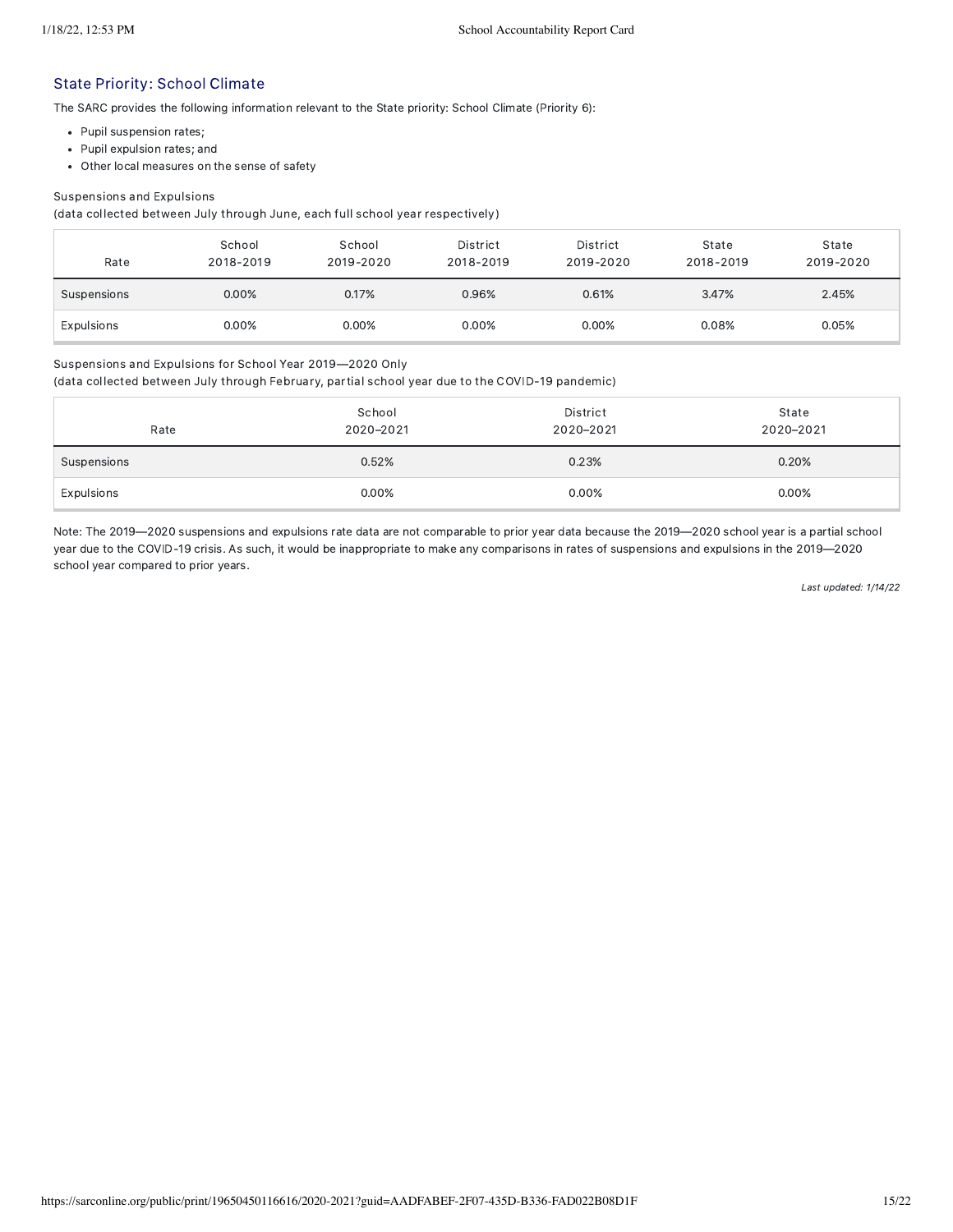#### School Safety Plan (School Year 2021-2022)

While the 2020/2021 plan was reviewed and updated at the February 2020 School Site Council meeting, Golden Oak's School Safety Plan is continually monitored for areas of improvement and/or change. This is conducted from November through February of each calendar year at Safety Committee meetings, certificated and classified staff meetings, Coffee with the Principal, School Site Council Meetings, ELAC meetings, and community meetings held at the school site. Every student and staff member has the right to attend a safe school where he or she is free from physical or psychological harm.

The School Safety Plan includes:

-School disaster procedures

-A school-wide positive behavior and discipline plan

-Guidelines to promote safe student and staff transitions including: ingress and egress of buildings, as well as travel to and from school

-District and community resources for students and parents

-Guidelines to promote a safe environment where students, parents, staff and the community communicate in a manner that is respectful to all cultural, racial,

and religious backgrounds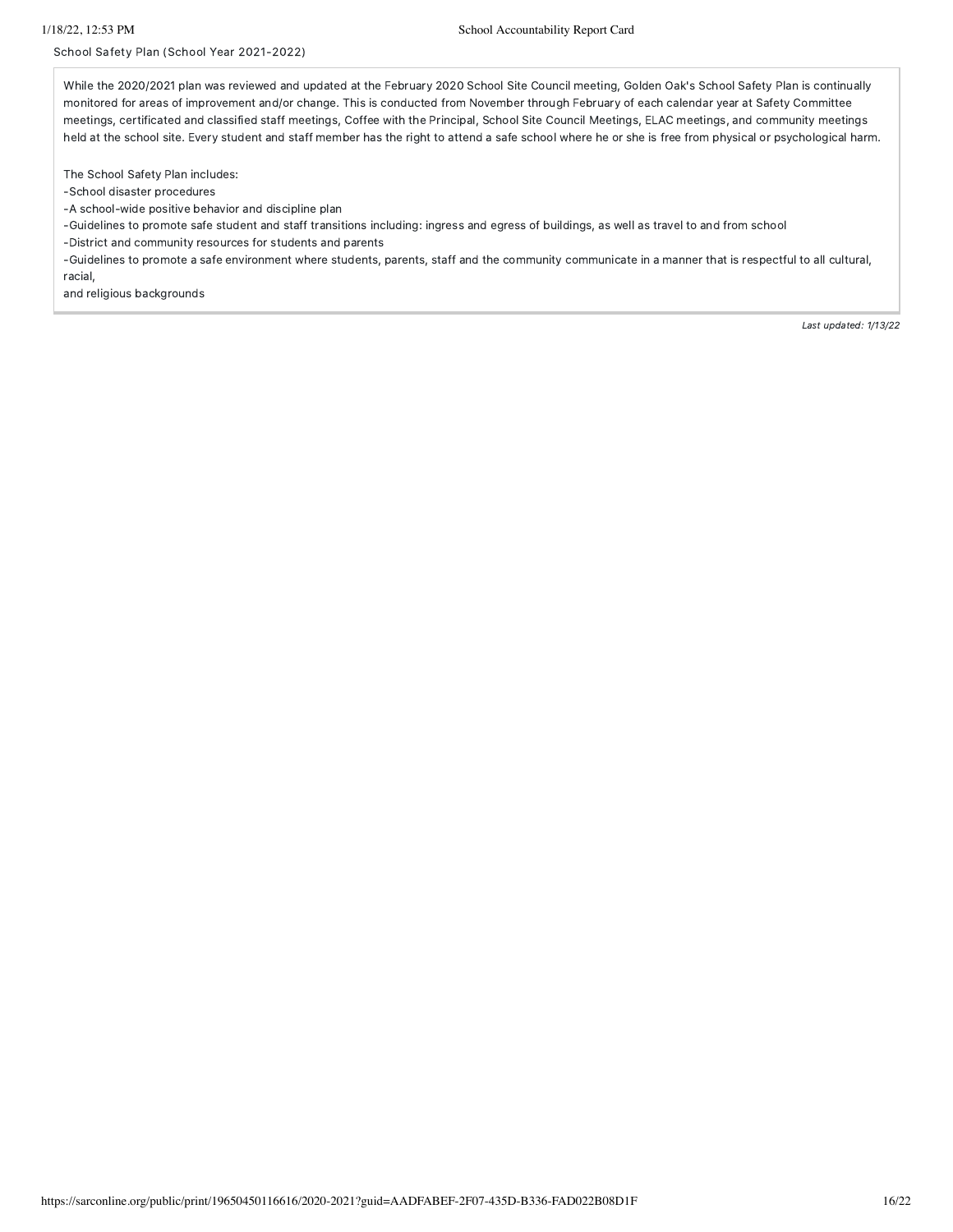## D. Other SARC information

The information in this section is required to be in the SARC but is not included in the state priorities for LCFF.

Average Class Size and Class Size Distribution (Elementary) School Year 2018-2019

| Grade Level    | Average Class Size | Number of Classes *1-20 | Number of Classes *21-32 | Number of Classes 33+ |
|----------------|--------------------|-------------------------|--------------------------|-----------------------|
| Κ              | 25.00              |                         | 3                        |                       |
|                | 26.00              |                         | $\overline{2}$           |                       |
| $\overline{2}$ | 26.00              |                         | 4                        |                       |
| 3              | 26.00              |                         | 3                        |                       |
| 4              | 33.00              |                         |                          | $\overline{2}$        |
| 5              | 30.00              |                         | 3                        |                       |
| 6              | 28.00              |                         | 3                        |                       |
| Other**        |                    |                         |                          | $\mathbf 0$           |

\* Number of classes indicates how many classes fall into each size category (a range of total students per class).

\*\* "Other" category is for multi-grade level classes.

#### Average Class Size and Class Size Distribution (Elementary) School Year 2019-2020

| Grade Level    | Average Class Size | Number of Classes *1-20 | Number of Classes *21-32 | Number of Classes 33+ |
|----------------|--------------------|-------------------------|--------------------------|-----------------------|
| Κ              | 26.00              |                         | 3                        |                       |
|                | 26.00              |                         |                          |                       |
| $\overline{2}$ | 35.00              |                         | $\overline{2}$           |                       |
| 3              | 26.00              |                         | 3                        |                       |
| 4              | 33.00              |                         | 1                        |                       |
| 5              | 33.00              |                         |                          |                       |
| 6              | 30.00              |                         | 2                        |                       |
| Other**        | 28.00              |                         | 3                        |                       |

\* Number of classes indicates how many classes fall into each size category (a range of total students per class).

\*\* "Other" category is for multi-grade level classes.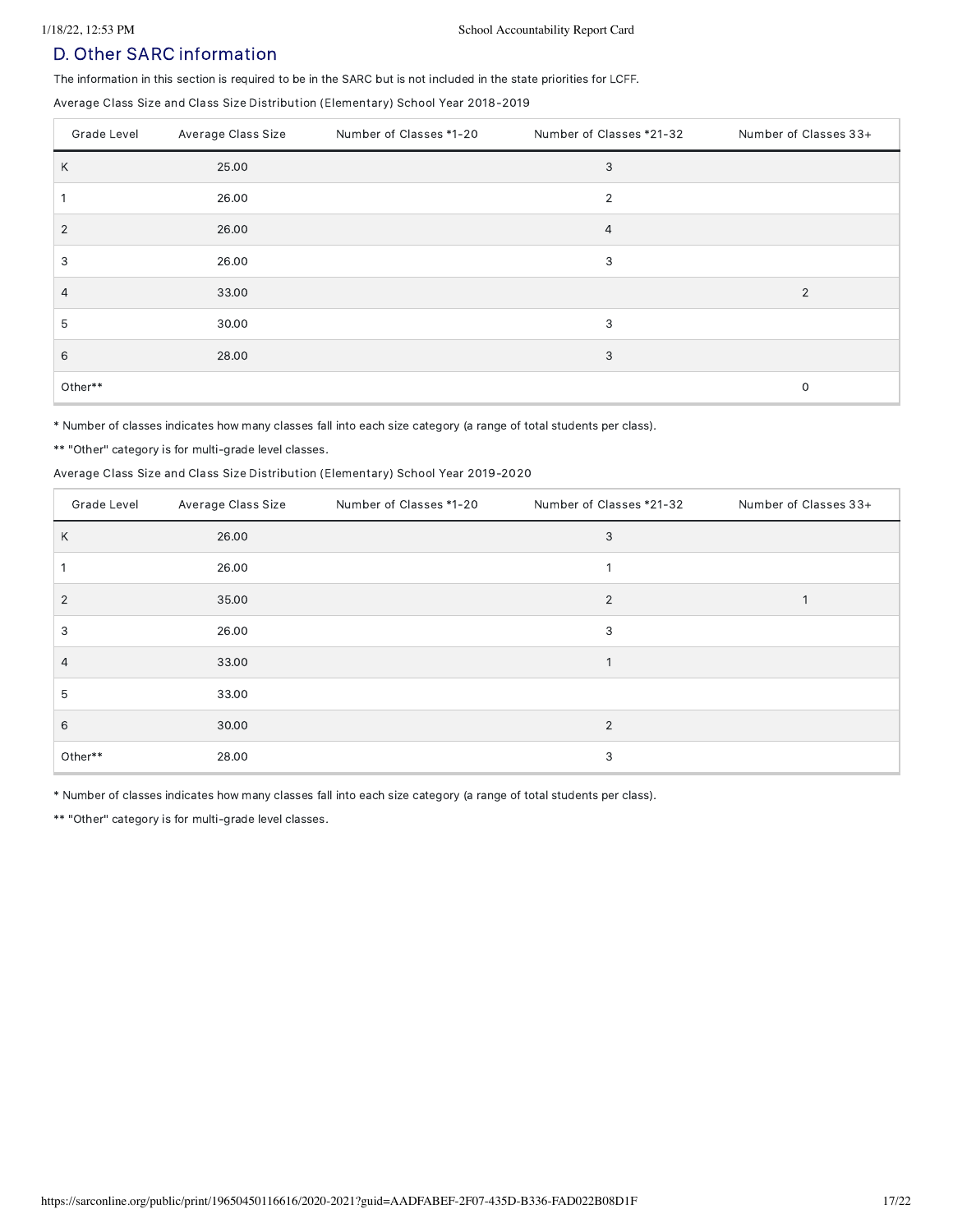### 1/18/22, 12:53 PM School Accountability Report Card

Average Class Size and Class Size Distribution (Elementary) School Year 2020–2021

| Grade Level | Average Class Size | Number of Classes *1-20 | Number of Classes *21-32 | Number of Classes 33+ |
|-------------|--------------------|-------------------------|--------------------------|-----------------------|
| Κ           | 16.00              | 2                       |                          |                       |
|             | 13.00              |                         |                          |                       |
| 2           | 12.00              | $\overline{2}$          |                          |                       |
| 3           | 20.00              |                         | 3                        |                       |
| 4           | 21.00              |                         |                          |                       |
| 5           | 34.00              |                         |                          |                       |
| 6           | 29.00              |                         |                          |                       |
| Other**     | 28.00              |                         | 4                        | 2                     |

\* Number of classes indicates how many classes fall into each size category (a range of total students per class).

\*\* "Other" category is for multi-grade level classes.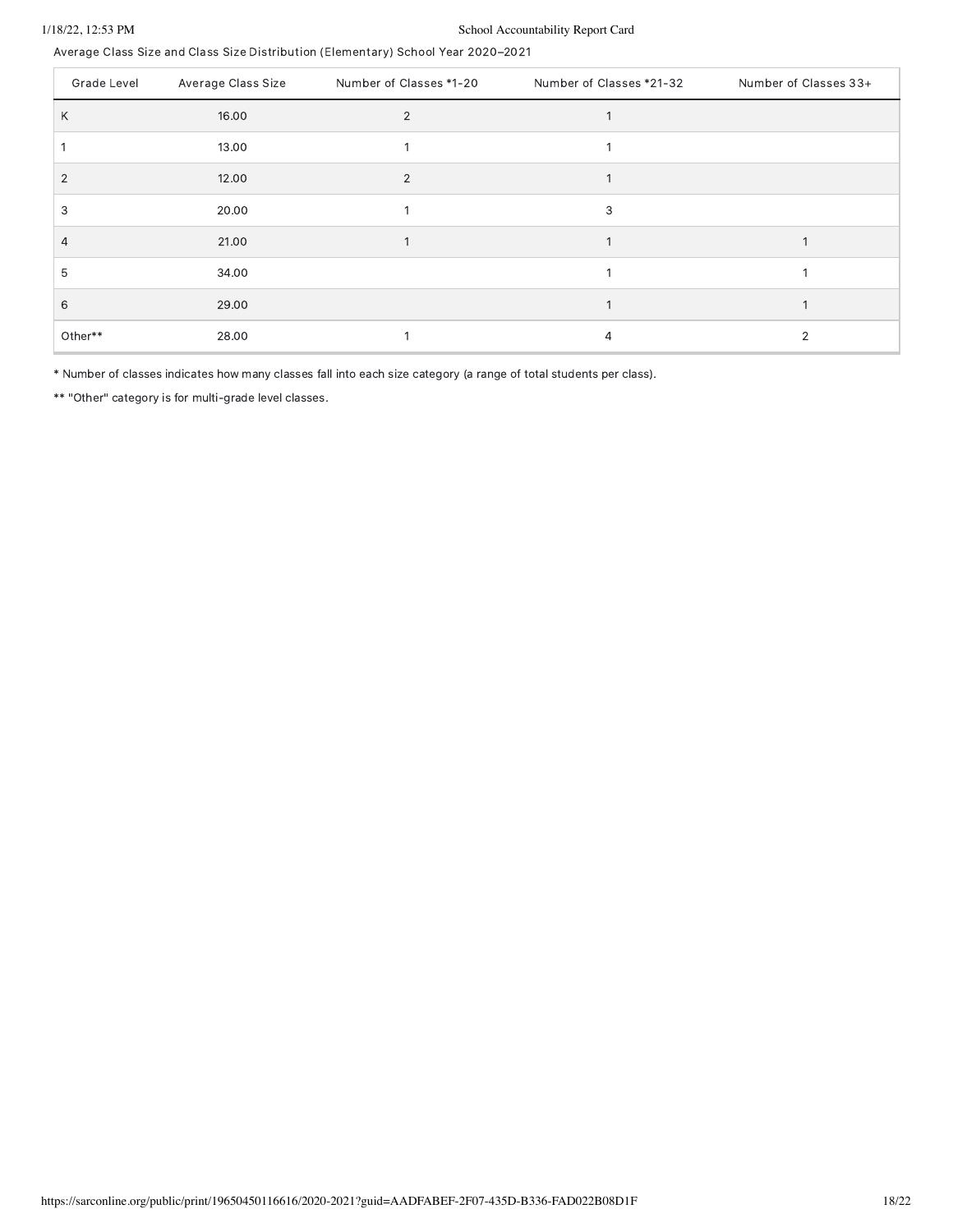#### 1/18/22, 12:53 PM School Accountability Report Card

Average Class Size and Class Size Distribution (Secondary) (School Year 2018-2019)

| Subject        | Average Class Size | Number of Classes *1-22 | Number of Classes *23-32 | Number of Classes 33+ |
|----------------|--------------------|-------------------------|--------------------------|-----------------------|
| English        |                    |                         |                          |                       |
| Math           |                    |                         |                          |                       |
| Science        |                    |                         |                          |                       |
| Social Science |                    |                         |                          |                       |

\* Number of classes indicates how many classrooms fall into each size category (a range of total students per classroom). At the secondary school level, this information is reported by subject area rather than grade level.

#### Average Class Size and Class Size Distribution (Secondary) (School Year 2019-2020)

| Subject        | Average Class Size | Number of Classes *1-22 | Number of Classes *23-32 | Number of Classes 33+ |
|----------------|--------------------|-------------------------|--------------------------|-----------------------|
| English        |                    |                         |                          |                       |
| Math           |                    |                         |                          |                       |
| Science        |                    |                         |                          |                       |
| Social Science |                    |                         |                          |                       |

\* Number of classes indicates how many classrooms fall into each size category (a range of total students per classroom). At the secondary school level, this information is reported by subject area rather than grade level.

#### Average Class Size and Class Size Distribution (Secondary) (School Year 2020–2021)

| Subject        | Average Class Size | Number of Classes *1-22 | Number of Classes *23-32 | Number of Classes 33+ |
|----------------|--------------------|-------------------------|--------------------------|-----------------------|
| English        |                    |                         |                          |                       |
| Math           |                    |                         |                          |                       |
| Science        |                    |                         |                          |                       |
| Social Science |                    |                         |                          |                       |

Last updated: 1/14/22

\* Number of classes indicates how many classrooms fall into each size category (a range of total students per classroom). At the secondary school level, this information is reported by subject area rather than grade level.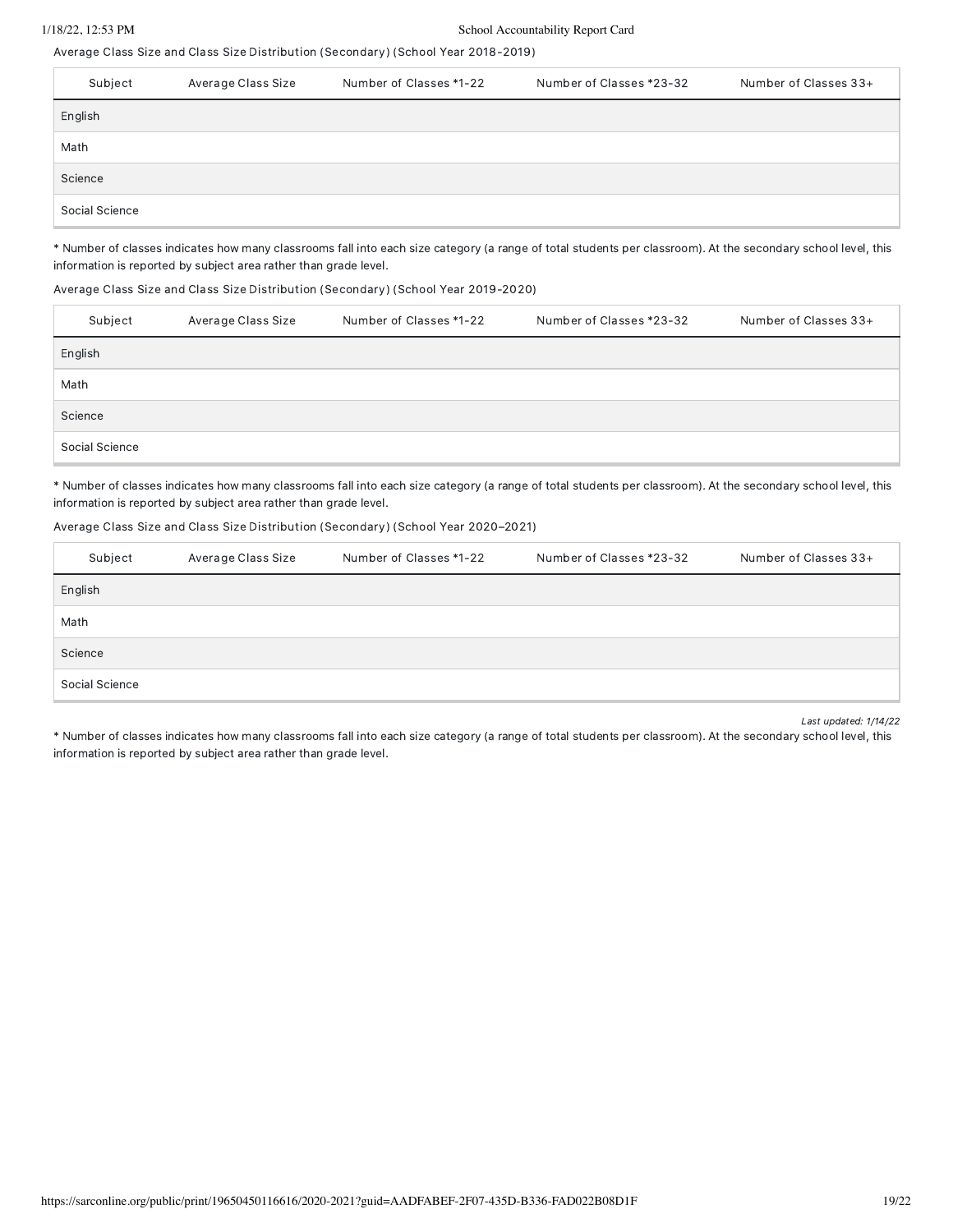time.

Ratio of Pupils to Academic Counselor (School Year 2020—2021)

|                               | Title | Ratio |
|-------------------------------|-------|-------|
| Pupils to Academic Counselor* |       |       |

Last updated: 1/17/22 \* One full time equivalent (FTE) equals one staff member working full time; one FTE could also represent two staff members who each work 50 percent of full

Student Support Services Staff (School Year 2020—2021)

| Title                                                         | Number of FTE* Assigned to School |  |  |
|---------------------------------------------------------------|-----------------------------------|--|--|
| Counselor (Academic, Social/Behavioral or Career Development) | 0.00                              |  |  |
| Library Media Teacher (Librarian)                             | 0.00                              |  |  |
| Library Media Services Staff (Paraprofessional)               | 0.50                              |  |  |
| Psychologist                                                  | 1.00                              |  |  |
| Social Worker                                                 | 0.00                              |  |  |
| Nurse                                                         | 0.30                              |  |  |
| Speech/Language/Hearing Specialist                            | 1.00                              |  |  |
| Resource Specialist (non-teaching)                            | 0.60                              |  |  |
| Other                                                         | 0.00                              |  |  |

Last updated: 1/17/22

\* One full time equivalent (FTE) equals one staff member working full time; one FTE could also represent two staff members who each work 50 percent of full time.

Expenditures Per Pupil and School Site Teacher Salaries (Fiscal Year 2019-2020)

| Level                                            | <b>Total Expenditures Per</b><br>Pupil | <b>Expenditures Per Pupil</b><br>(Restricted) | <b>Expenditures Per Pupil</b><br>(Unrestricted) | Average Teacher<br>Salary |
|--------------------------------------------------|----------------------------------------|-----------------------------------------------|-------------------------------------------------|---------------------------|
| School Site                                      | \$6315.57                              | \$503.20                                      | \$5812.37                                       | \$83981.69                |
| District                                         | N/A                                    | N/A                                           | \$5625.77                                       | \$76440.00                |
| Percent Difference - School Site<br>and District | N/A                                    | N/A                                           | 3.32%                                           | 9.87%                     |
| State                                            | N/A                                    | N/A                                           | \$8443.83                                       | \$85863.00                |
| Percent Difference - School Site<br>and State    | N/A                                    | N/A                                           | $-31.00\%$                                      | $-2.00%$                  |

Note: Cells with N/A values do not require data.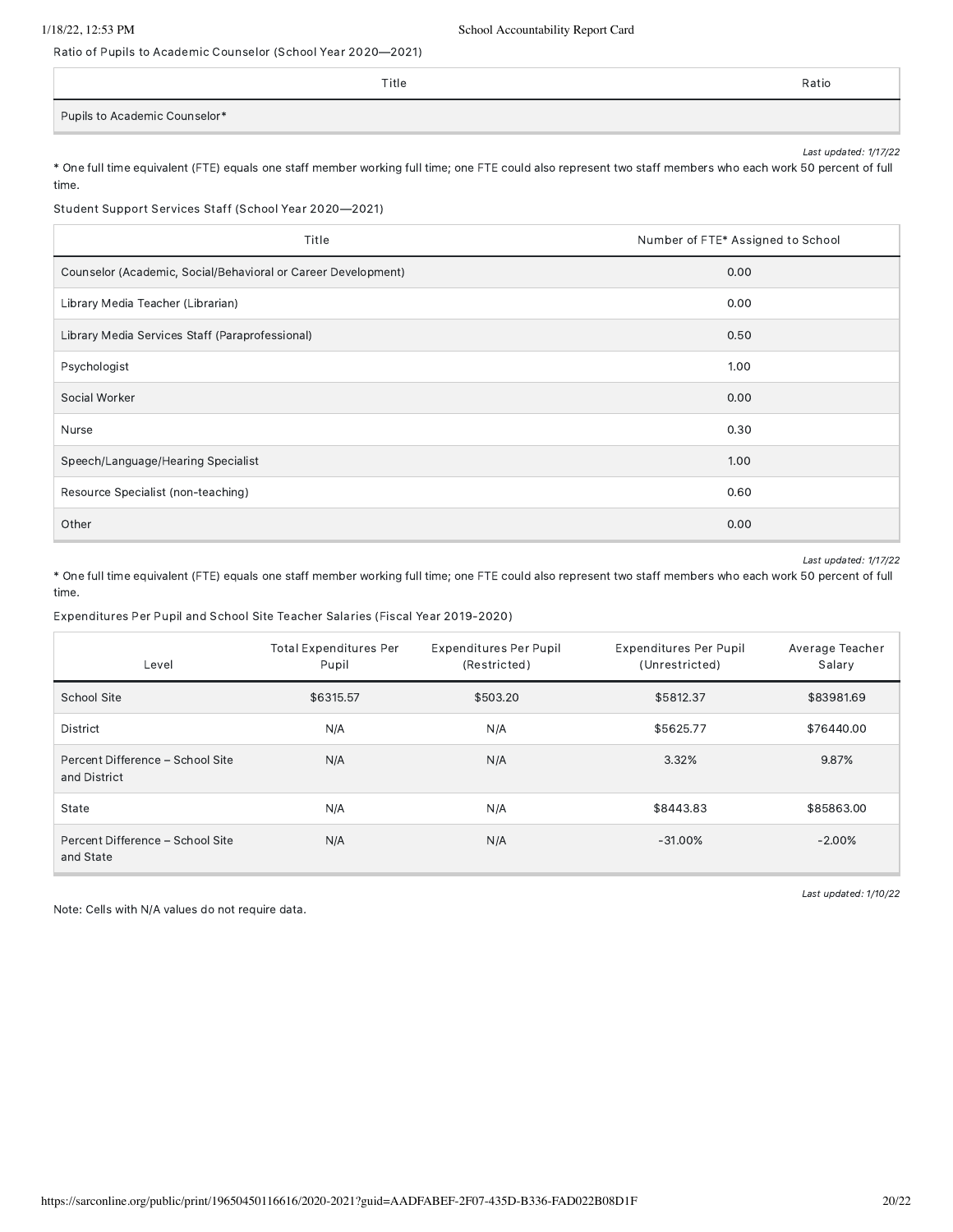Types of Services Funded (Fiscal Year 2020–2021)

A combination of state and federal funding is used to cover all aspects of our instructional program.

Title I funds are used for (at least partially):

- Professional development
- provide TOSAs that support instruction
- using SIPPS as a Tier II reading intervention for students
- Learning Support Teachers to support intervention for students.

The District uses Title II funds to support professional development which will enhance early learning strategies. TOSAs are provided to support instruction through professional development and coaching opportunities.

Title III funds are utilized to expand educational opportunities that increase language and academic proficiency of our English learners, and to expand parent engagement opportunities.

#### Teacher and Administrative Salaries (Fiscal Year Year 2019-2020)

Category **Category District Amount** State Average For Districts In Same Category Beginning Teacher Salary **\$44686.00** \$52060.00 \$52060.00 Mid-Range Teacher Salary **\$69514.00** \$84043.00 Highest Teacher Salary **\$107043.00** \$107043.00 \$107043.00 Average Principal Salary (Elementary) 6133582.00 \$129743.00 Average Principal Salary (Middle) \$138803.00 \$138803.00 \$138803.00 \$138803.00 Average Principal Salary (High) **60.00** -- **60.00** -- **60.00** -- **60.00** -- **60.00** --Superintendent Salary \$195149.00 \$195149.00 \$240628.00 Percent of Budget for Teacher Salaries 35.00% 34.00% 35.00% 35.00% Percent of Budget for Administrative Salaries 6.00% 5.00% 5.00% 5.00% 5.00% 5.00% 5.00% 5.00% 5.00% 5.00% 5.00%

For detailed information on salaries, see the CDE Certificated Salaries & Benefits web page at [https://www.cde.ca.gov/ds/fd/cs/.](https://www.cde.ca.gov/ds/fd/cs/)